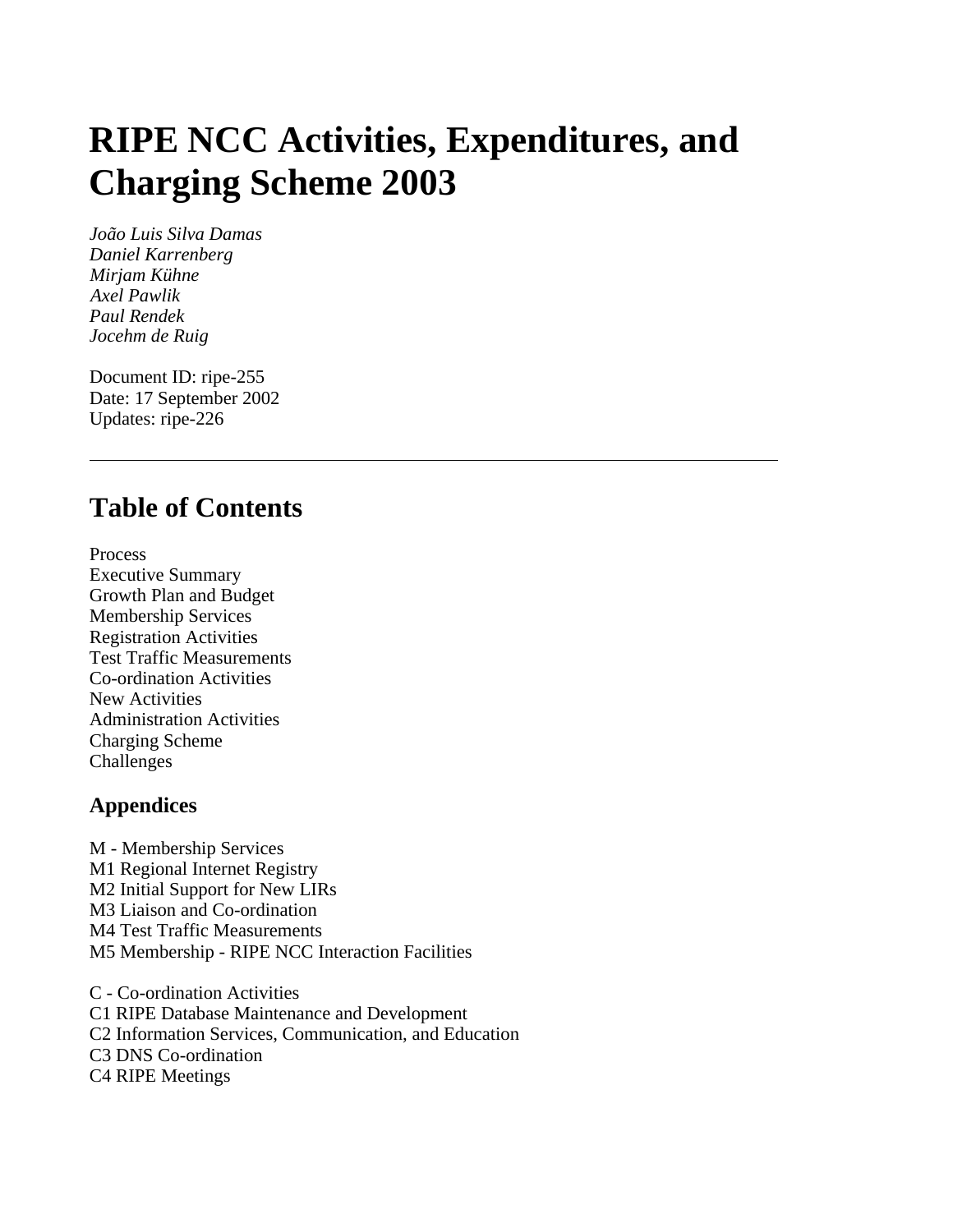N - New Activities N1 Deployment of Internet Security Infrastructure (DISI) N2 Routing Information Service N3 Name Server Daemon (nsd) N4 Unforeseen Activities

## **Process**

This document contains the planned activities for the RIPE NCC and the associated expenditures as well as the charging scheme to ensure the necessary revenues for the year 2003. The RIPE NCC has drafted this document based on input from the RIPE community and users of RIPE NCC services. The Executive Board of the RIPE NCC presents it to the RIPE NCC members. The members approve the final version at the annual General Meeting. No changes are made to the document after its approval.

The text in this document does not affect or change any policies or procedures defined in any other published RIPE documents.

## **Executive Summary**

The total budget for the planned activities in 2003 is kEUR 10,004. A conservative growth of 5% in new members is projected translating to 1 new member per 2 calendar days. However, this will result in a zero net growth rate in membership due to the number of expected closures in 2003. The budget will be contained to an increase of 4% in total expenditures. This is significantly lower than the budget increases experienced in 2001 and 2002 that were 28% and 21% respectively. Membership fees have increased by approximately 50% per billing category to maintain the stability and continuity of the organisation, quality of service and to replenish part of the reserves utilised in 2002.

Fees for Local Internet Registries (LIRs) will be increased by approximately 50% on average to EUR 2,750, EUR 3,750 and EUR 5,250 for Small, Medium and Large LIRs respectively. The new LIR fee will be increased by 20% to EUR 2,500. Total revenues of kEUR 10,937 will cover all expected expenses and are expected to lead to a kEUR 933 surplus.

An operating plan must to able to adapt to changing circumstances. Any amendments to the RIPE NCC Activities, Expenditures, and Charging Scheme 2003 will be made within the formal structure of the RIPE NCC Association and therefore require the approval of the RIPE NCC Executive Board. No fee adjustment will be made in the course of the year.

## **Growth Plan and Budget**

Following the analysis of the growth over 2002, a zero growth rate is expected in 2003. We anticipate the number of new members will equal the number of members that discontinue their membership. The number of new members is estimated at approximately 0.5 member per calendar day. This is a decrease of 1.0 member per calendar day in relation to the budget 2002.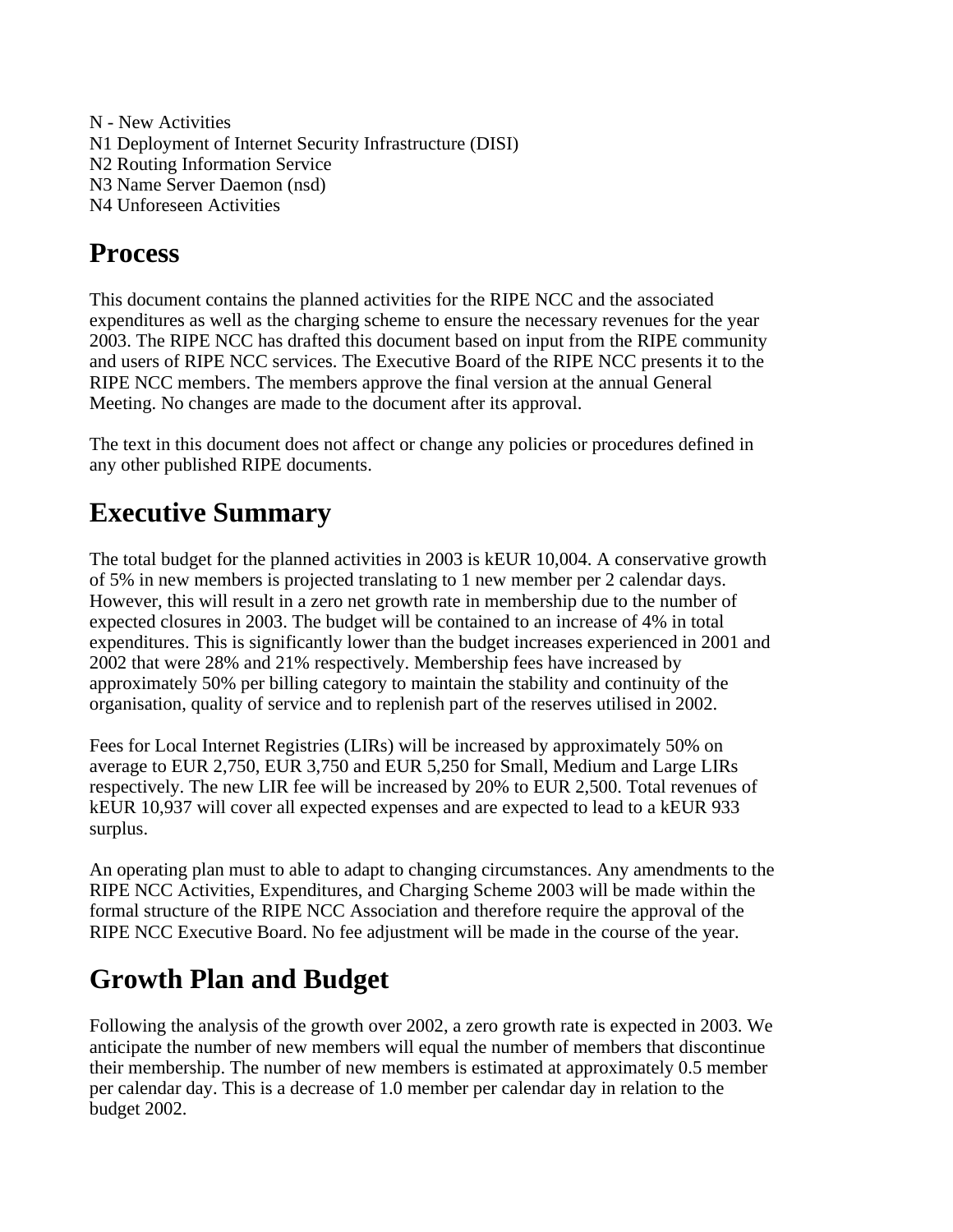| $\bullet$ | <b>Actual</b> |       |       | <b>Projections</b> |       |
|-----------|---------------|-------|-------|--------------------|-------|
|           | 1999          | 2000  | 2001  | 2002               | 2003  |
| Small     | 1,257         | 1,978 | 2,536 | 2,677              | 2,470 |
| Medium    | 346           | 459   | 441   | 433                | 650   |
| Large     | 93            | 130   | 145   | 140                | 130   |
| Total     | 1,696         | 2,567 | 3,122 | 3,250              | 3,250 |

The projections for the remainder of 2002 and the year 2003 are as follows:

The projected total income for the year 2003 (in kEUR) is derived as follows:

|                         | No.                   | Fee              | <b>Amount in</b><br>kEUR. |
|-------------------------|-----------------------|------------------|---------------------------|
| New LIRs                |                       |                  |                           |
| - Start-up fee          | 183                   | <b>EUR 2,500</b> | 457                       |
| - Membership fee, small | 183                   | <b>EUR 2,750</b> | 252                       |
| <b>Existing LIRs</b>    |                       |                  |                           |
| - Small                 | 2,287                 | EUR 2,750        | 6,289                     |
| - Medium                | 650                   | EUR 3,750        | 2,438                     |
| - Large                 | 130                   | EUR 5,250        | 682                       |
| - Billing charges       |                       |                  | 20                        |
|                         | <b>Total LIR fees</b> |                  | 10,138                    |
| Other Income            |                       |                  |                           |
| - RIPE Meetings         |                       |                  | 306                       |
| - ENUM                  |                       |                  | 112                       |
| - TTM                   |                       |                  | 188                       |
| - Interest              |                       |                  | 193                       |
|                         | <b>Total Income</b>   |                  | 10,937                    |

The budgeted costs for the various activities for 2003 (with budget 2002 for comparative purposes) are shown below in kEUR.

| <b>Budget</b> | <b>Budget</b> | <b>Change vs</b> |
|---------------|---------------|------------------|
|               |               |                  |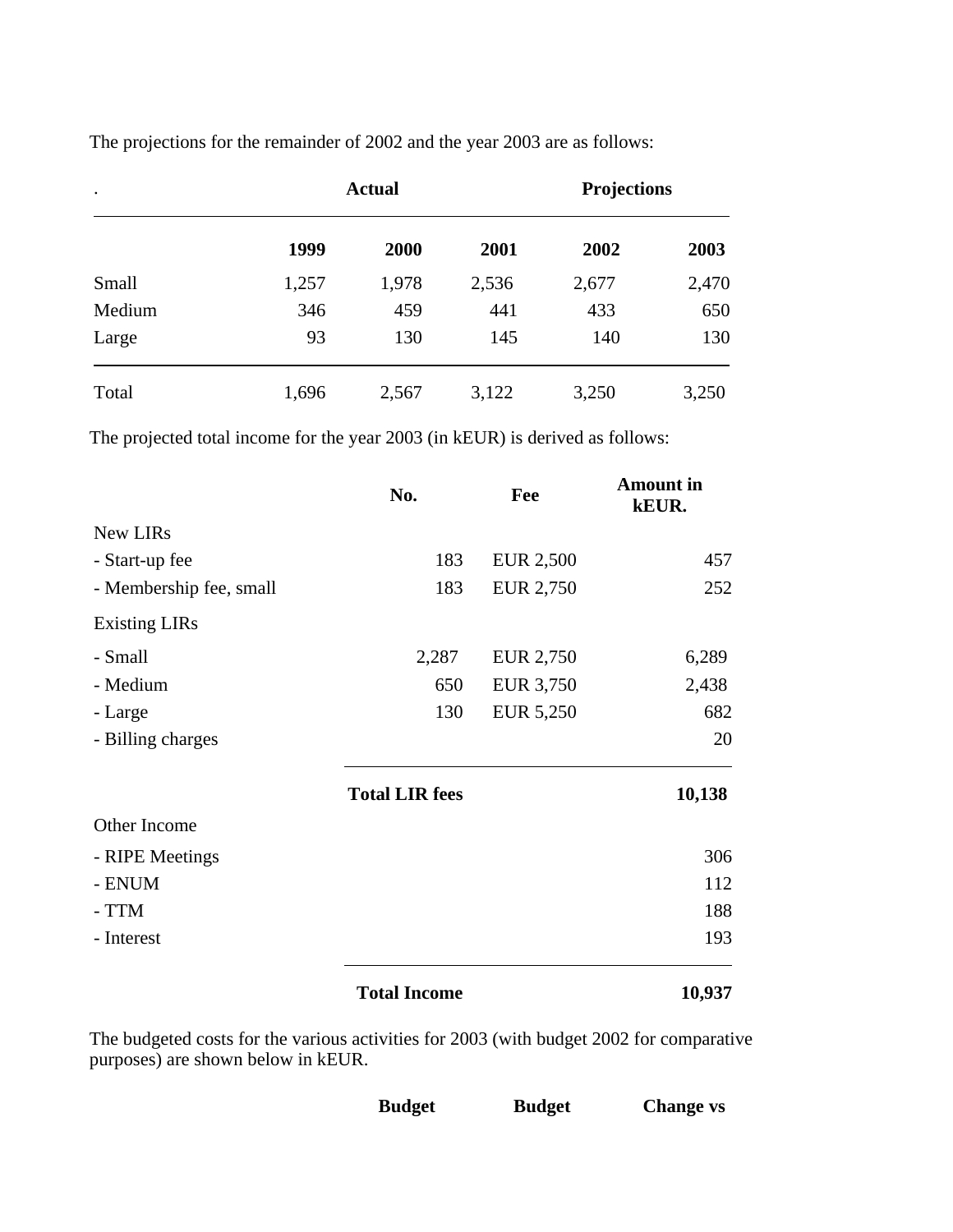|                                  | Duuget<br>2002 |     | Duuget<br>2003 |     | <b>Unange vs</b><br>2002 |        |
|----------------------------------|----------------|-----|----------------|-----|--------------------------|--------|
| Registration                     | 4,367          | 46% | 4,422          | 44% | 55                       | 1%     |
| Co-ordination                    | 2,419          | 25% | 2,961          | 30% | 542                      | 22%    |
| <b>Test Traffic Measurements</b> | 868            | 9%  | 526            | 5%  | $-342$                   | $-39%$ |
| New Activities                   | 976            | 10% | 853            | 9%  | $-123$                   | $-13%$ |
| Administration                   | 963            | 10% | 1,242          | 12% | 279                      | 29%    |
|                                  | 9,593          |     | 10,004         |     | 411                      | 4%     |

The increase in the budgeted costs for 2003 is 4% including a special reserve of EUR 50,000 or 0.5% of total expenses for various contingencies. Revenues and costs will provide a surplus of approximately 933 kEUR, which is just below 9.5% of the total budgeted cost of the activities.

## **Membership Services**

## **Registration Activities**

Registration activities represent operations relating to the RIPE NCC's role in the distribution of Internet resources to the RIPE NCC service region. These operations are primarily focused on the handling of requests for the assignment and allocation of IP address space and AS numbers. They also include the responsibility for delegating the reverse domain name space associated with this address space and the services required to set up a new LIR.

To facilitate the above process, the RIPE NCC is active in the preparation of documentation relating to Internet registration policies and procedures. They provide training and education to LIRs and advise on the development of projects relating to these services. Services provided in this area are available only to members that contribute to the funding of the RIPE NCC.

In 2003, the RIPE NCC will continue to work on improving efficiency and implementing new procedures around our core services. The number of tickets received by the RIPE NCC is expected to continue to increase from 30,000 in 2002 to 35,000 in 2003. Current Hostmaster staffing levels are sufficient to adapt to fluctuations in the workload. New procedures and software tools will reduce the amount of manual processing and allow greater focus on providing advice and training. The RIPE NCC plans to investigate procedures for possible reclaiming of unused Internet resources in the future.

The RIPE NCC recognises that the LIRs are exercising responsible stewardship of the Internet resources they manage. The RIPE NCC will focus on introducing procedures that enable LIRs to self-manage those resources more effectively and efficiently. The RIPE NCC maintains its commitment to oversee the fair and efficient distribution of these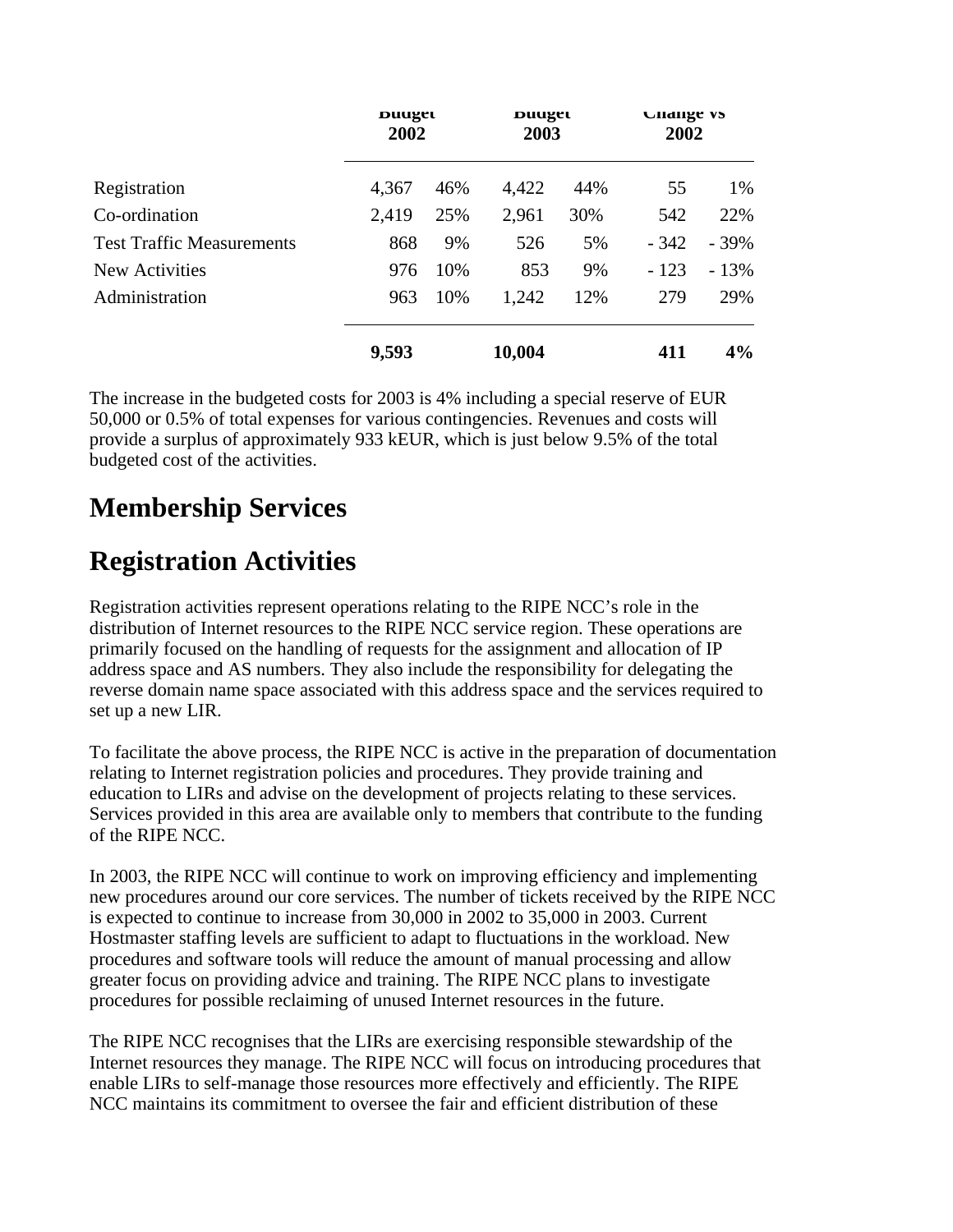resources.

The RIPE NCC LIR Training Courses have received considerable support from the RIPE community as they provide a fast and effective mechanism to update and educate the registered contacts on changes in procedures. This will be especially important over the coming year as new procedures and software tools become available. The RIPE NCC will increase the number of LIR trainings given and will aim to reach a broader spectrum of the community. Additionally, advanced courses will be given on specific aspects of the RIPE NCC services to help broaden the depth of knowledge in key areas.

Following the implementation of an IPv6 policy common to all RIRs, in July 2002 we expect to see a gradual increase of demand for IPv6 address space over 2003. The RIPE NCC continues to gain experience with IPv6 and is becoming increasingly skilled in handling requests of this type. The RIPE NCC will continue its close co-ordination work with the other RIRs regarding this policy. The RIPE NCC will invest further efforts in gaining operational experience with IPv6 and will monitor and advise the RIPE community on its deployment.

## **Test Traffic Measurements (TTM)**

TTM measures key parameters of the connectivity between a site and other points on the Internet (i.e. routing vectors, one-way delay and packet-loss, IPDV, Bandwidth, with additional measurements being developed). Since July 2001, sites participating in the TTM are charged a prorated annual service fee of EUR 3,000 for the first test-box and EUR 1,500 each for the second and additional test-boxes. They also pay for the costs of the hardware installed at their site.

Contrary to what was expected, the TTM service does not yet generate enough revenue to break even. Therefore during 2003 the RIPE NCC will restructure the service such that it will be self-sufficient by the end of the year. The new service model will be developed in consultation with users of the service and the RIPE TTM Working Group during the coming months. The new service model will be presented at the RIPE 45 Meeting.

The resources budgeted for 2003 provide the means to:

#### 1. **Run a network of test-boxes.**

The RIPE NCC will continue to operate a network of test-boxes as well as a service where the host sites can retrieve the data produced by their text-boxes.

#### 2. **Expanding the measurement network.**

The RIPE NCC will continue to promote the TTM service and install test-boxes at interested sites. The promotion of the TTM service that was started at RIPE 38 will be continued and expanded.

More focus will be put on communication with current and future test-box hosts to better understand their requirements for performance measurements and their needs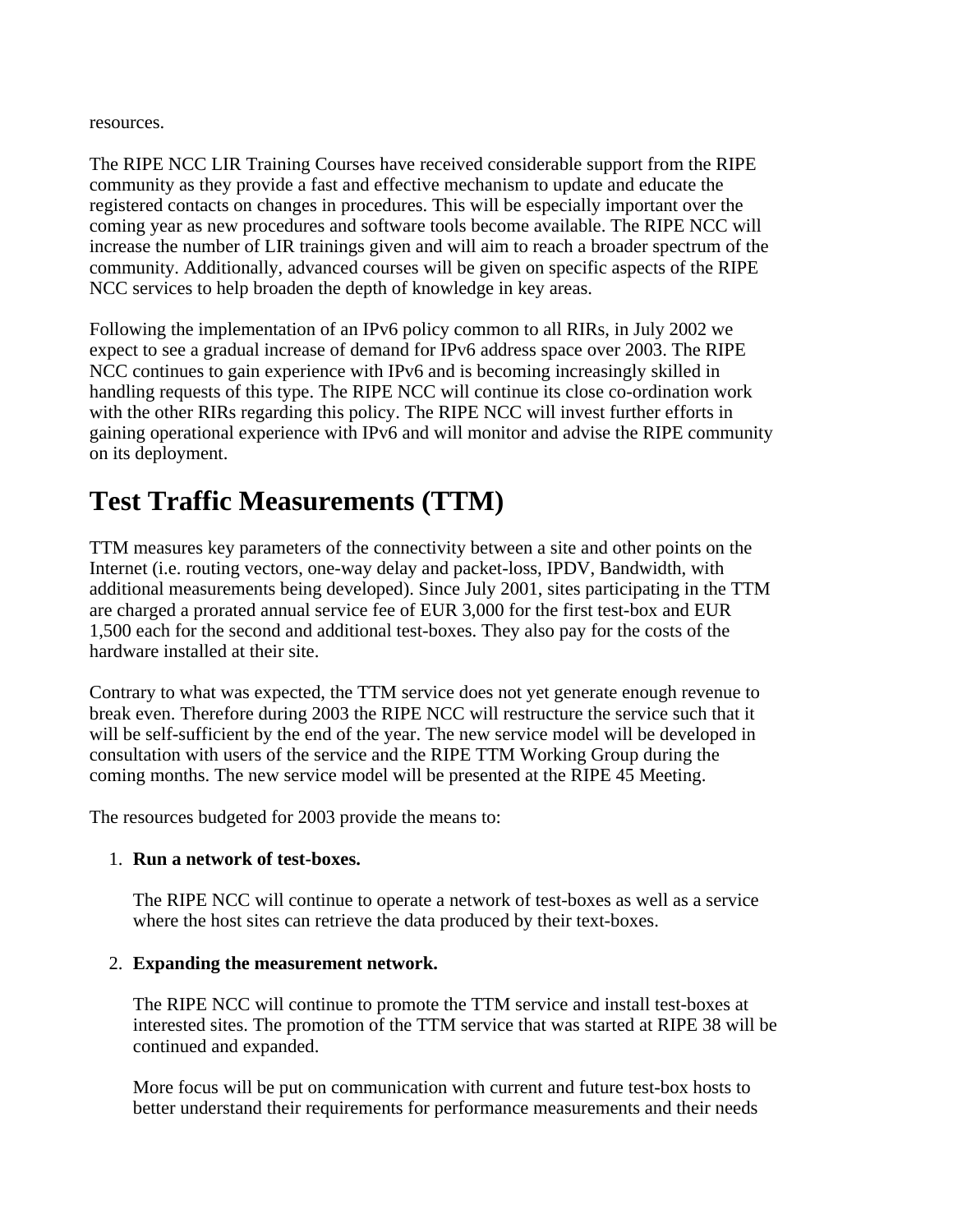for products based on the data.

There has been considerable interest from groups outside the traditional RIPE NCC membership in the TTM service. The RIPE NCC has been working with those groups to adapt TTM to their specific needs and will continue to do so. Also, several sites have expressed interest in other versions of the test-box hardware. Development of these versions is in progress.

Finally, the RIPE NCC will investigate the possibility of installing test-boxes at topologically interesting sites on the Internet such as exchange points and popular web sites.

#### 3. **Run standard analysis.**

A standard analysis package will be run on the data every day. This package will continue to be expanded based on user feedback.

Also, on the latest model test-boxes, a web-based user interface has been installed. This user interface allows the user to access a real-time, though preliminary, analysis of the data collected with the test-box. This will be expanded in 2003.

At RIPE 33, a method was proposed to detect unusual network conditions and warn operators about them. The RIPE NCC will continue to offer this service and, together with network operators, interface these warnings with existing network monitoring tools.

#### 4. **Continue development work on the project.**

Development work on the project will continue in several different areas:

a. Metrics for throughput measurements are currently being studied within the framework of the IETF IPPM Working Group. A first version has been implemented on the test-boxes. This will be developed further.

b. The IETF has developed metrics to describe packet reordering. These metrics will be implemented and added to the regular measurement program.

c. The RIPE NCC has been collaborating with several groups to model the delay measurements. These studies will continue, and suitable results will be turned into products offered to the test-box hosts.

d. Other new metrics will be studied and, if feasible, implemented on the test-boxes.

e. Development of interfaces to other applications such as Traffic Engineering tools.

f. Development of an IPv6 version of the test-boxes.

g. Implementation of other requests from current and future test-box hosts.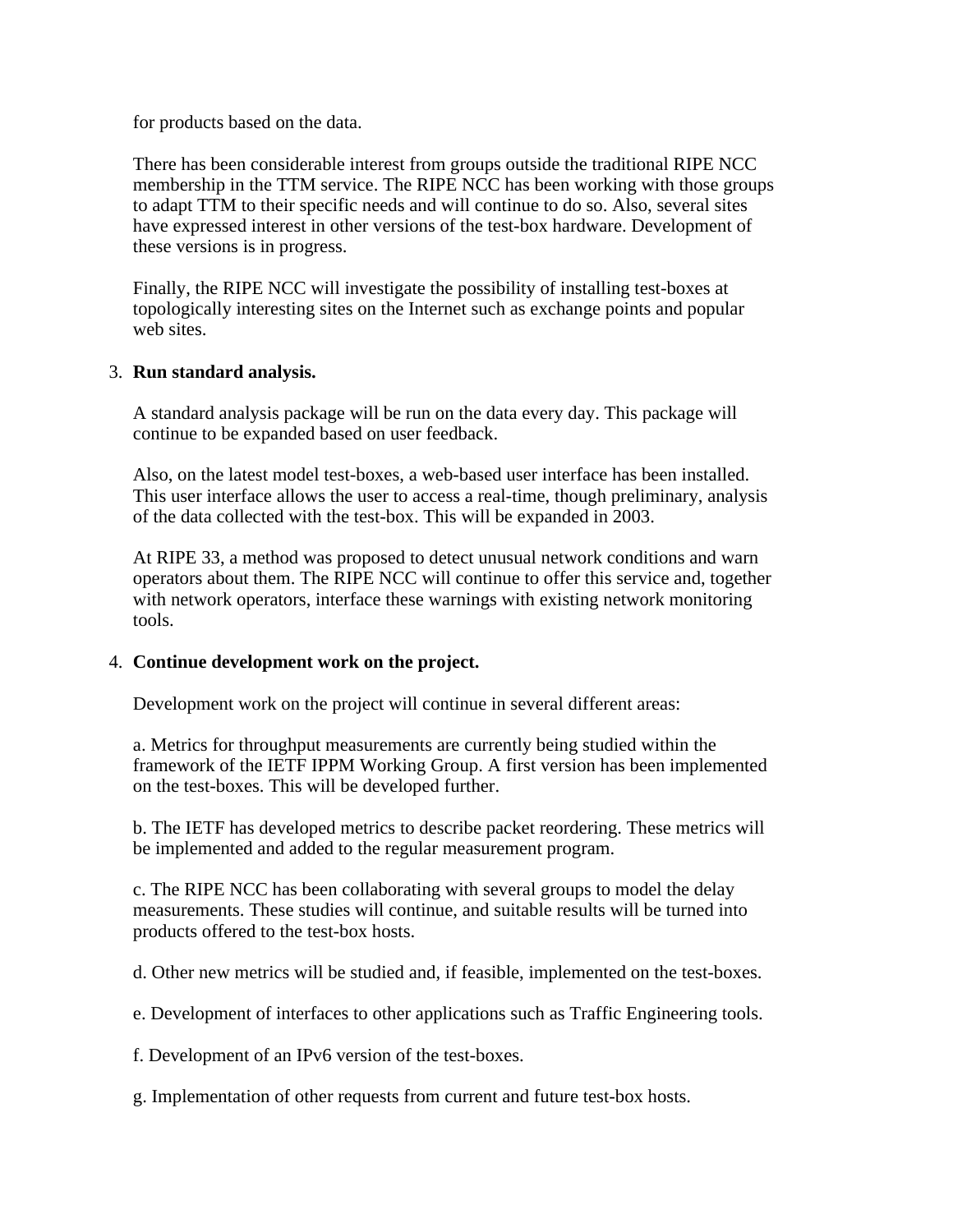h. Any developments in the Internet, related to the Test Traffic Measurements, will be energetically followed and responded to.

#### 5. **User training.**

The RIPE NCC will investigate how end-to-end performance data can be used in day-to-day ISP operations and provide this information to its membership either as courses or white papers.

Additional information on Test Traffic Measurements can be found at:

http://www.ripe.net/test-traffic

## **Co-ordination Activities**

The common purpose of the diverse co-ordination activities of the RIPE NCC is to support the coherent operation of the Internet in the RIPE region. The primary activity is the provision of access to the RIPE Database, providing information about address space, routing policies and reverse DNS information together with the appropriate contact points.

Development and publication of RIPE Database software, provision of information services for Internet Service Providers (ISPs) and the public via the Internet fall under co-ordination activities. Operational co-ordination also comes under this category as does the production and publication of software tools for such efforts. Other important co-ordination activities include the maintenance of the root name server that the RIPE NCC operates.

In addition to these services, during 2002 the RIPE NCC entered an outsourcing agreement with the Internet Architecture Board (IAB) to provide technical services related to the operation of the e164.arpa DNS zone. This activity will continue in 2003.

To be effective the services performed in this area, must be constantly accessible to the Internet community. Whenever special support is needed, RIPE NCC members receive priority over other users.

Another key co-ordination activity is the organisation of the three RIPE Meetings every year. The meeting fees charged cover part of the expenses of the RIPE Meetings. The RIPE NCC subsidises the deficit to cover all other expenses and provides logistical support, registration, documentation, minute-taking, the maintenance of the RIPE website, among other key co-ordination efforts.

Awareness and representation of the RIPE NCC continue to be an important focus for 2003. The Activity Plan for 2003 foresees more concentration on new technologies and industries that could have an impact on IP address usage rate and the Internet Registry System. External representation of the RIPE NCC and the RIPE community to third party organisations (i.e. new industries, governments, the European Parliament, ICANN, etc.) is also a notable co-ordination activity.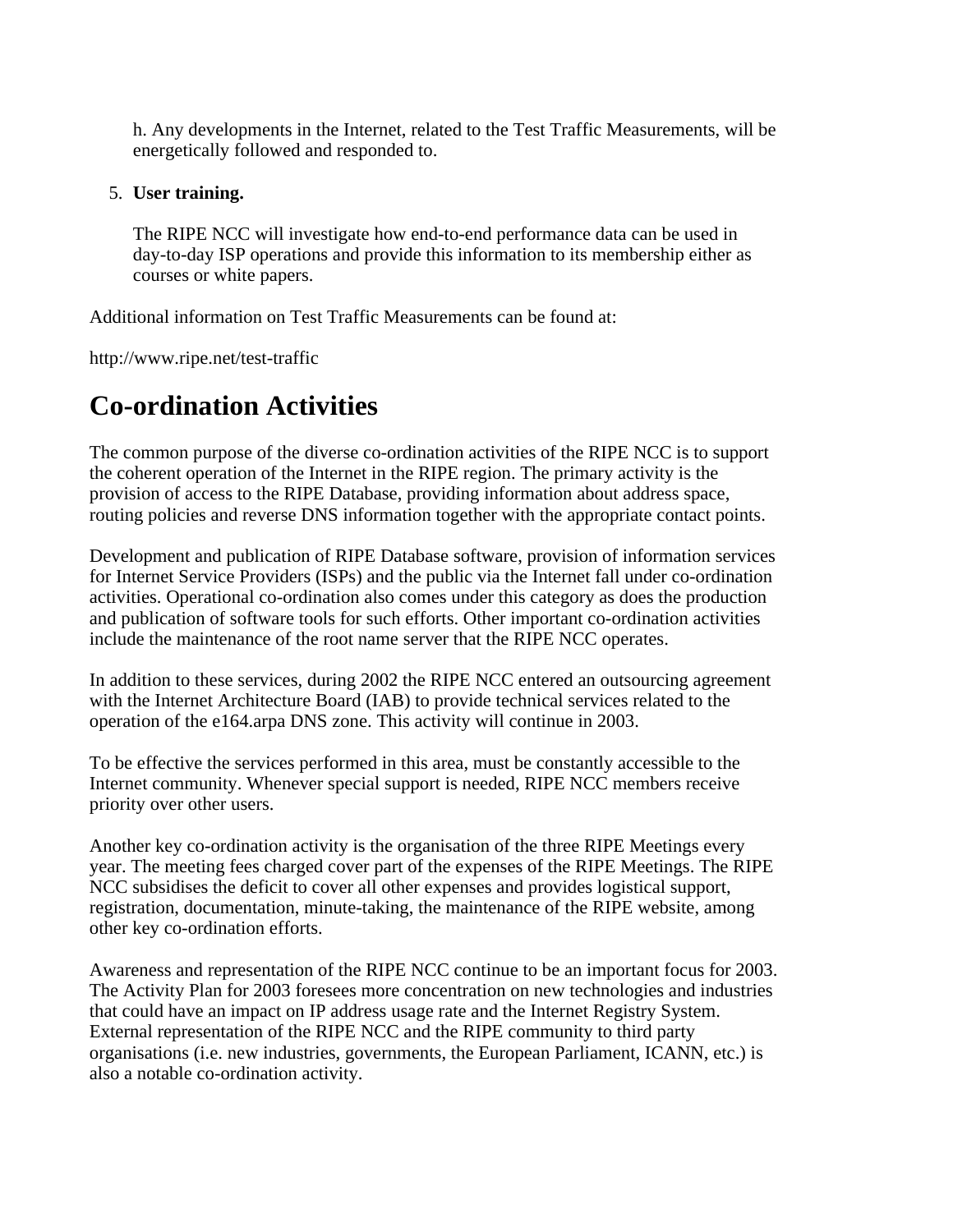The RIPE NCC will provide continued support to activities related to the Routing Registry (RR). These include the extension of activities related to the Routing Registry Consistency Check (RRCC) project and the responsibility for the support and development of the RAToolset. Effort will also go into increasing synergy between the Routing Registry system and live sources of Internet routing data.

In 2003 the RIPE NCC will continue to increase support for IPv6 and multicast applications in the RR. Additionally, security aspects of interaction with the RIPE Database will be an important item.

Efforts will also be continued to provide proper data maintenance, data management and data analysis tools, including regular updates on the status of the data in the database as well as general help with good data maintenance practices. Database and related software will be actively maintained and developed to ensure that new features are available to meet user needs.

During 2003, the RIPE NCC will apply additional efforts to increase flexibility and security in its interaction with the membership. The aim is to provide a more user-friendly and secure means of interaction for LIRs in their applications for Internet resources and the management of information residing at the RIPE NCC servers (e.g. the RIPE Database).

The year 2003 will also see the availability of RIPE NCC network services using IPv6 transport.

## **New Activities**

New Activities are either entirely unforeseen or have started recently and are not yet at the stage where they can be developed as regular services. Due to its impartial and neutral position, the RIPE NCC plays an important role in facilitating new projects and services for its members and the RIPE community.

The impetus for New Activities comes from various sources: the RIPE NCC itself, individuals and/or organisations within the RIPE community, and the appropriate RIPE Working Groups.

If the activities require long-term support, they may become a regular RIPE NCC activity subsequently funded by all members. If the activities are short term and substantial, or continued support by all members is not appropriate, they may be continued as special projects for which funding is sought separately among interested parties.

These activities fall under the guidance of the various RIPE Working Groups with active participation of the RIPE NCC membership and the Internet community.

There are three new projects already underway that will be further developed in 2003: Deployment of Internet Security Infrastructure (DISI), Routing Information Service (RIS) and Name Server Daemon (nsd).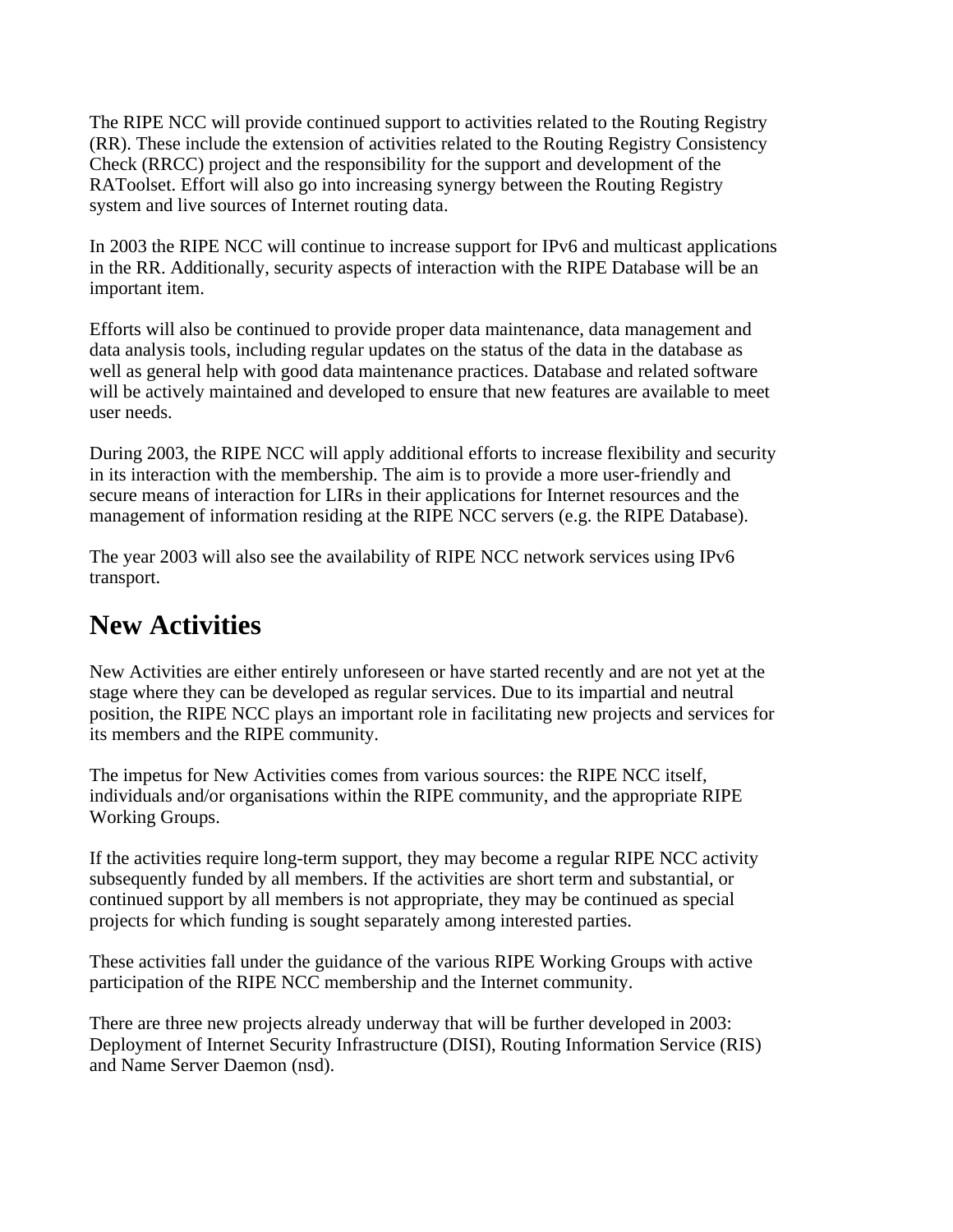## **Deployment of Internet Security Infrastructure (DISI)**

Security Deployment is a new activity started in late 2000. As the Internet is used for more and more critical applications, security becomes increasingly important. A lot of security technology has recently been developed and now needs to be deployed throughout the Internet infrastructure [RFC 2828]. Prominent examples are DNSsec [RFC 2535] and IPSec [RFC 2401].

The DISI project will support the RIPE community in deploying these technologies, specifically those technologies that need to be deployed in the Internet infrastructure itself, rather than at end sites only. This project initially focuses on DNSsec and will later be expanded to other relevant technologies in 2003.

During 2002, the technology behind DNSsec reached a state where it could be meaningfully deployed. The RIPE NCC has started to deploy DNSsec on the in-addr.arpa tree. The first address blocks allocated to the RIPE NCC are planned to be secured early in 2003. This will then be turned into a production facility and it should be possible for the entire community to routinely sign zones by mid-2003.

At RIPE 43, the draft procedures for signing a zone by an LIR were presented. These procedures are also explained in a one-day course that has been offered to the membership since then. These courses will be offered once-a-month in 2003 as a regular service for the membership.

The DISI project will then start to focus on other security technologies. The RIPE NCC liaises with other parties interested in these technologies and is actively involved in the relevant IETF Working Groups.

## **Routing Information Service (RIS)**

The Routing Information Service collects BGP routing information at several major exchange points in near real time and stores it in a database. An interface similar to a "looking glass" then provides both multiple views and information about specific times in the past. This is a new and unique tool for ISP operations. Operators no longer have to search for specific "looking glass" services covering their area of interest. In addition, they can query for data at the specific time of any problems.

The RIS Database is also useful to the RIPE NCC itself as it provides information about how resources allocated by the RIPE NCC are actually used on the Internet over an extended period. During 2003, RIS will move from a new activity to a regular part of the routing co-ordination services available to the Internet community.

#### **Name Server Daemon (nsd)**

During 2002 the RIPE NCC, in co-operation with NLnet Labs, has developed "nsd", an authoritative-only DNS name server implementation. The main reason for this development is code diversity in high-level DNS name servers. nsd provides a high performance open-source DNS server to operators of authoritative name servers.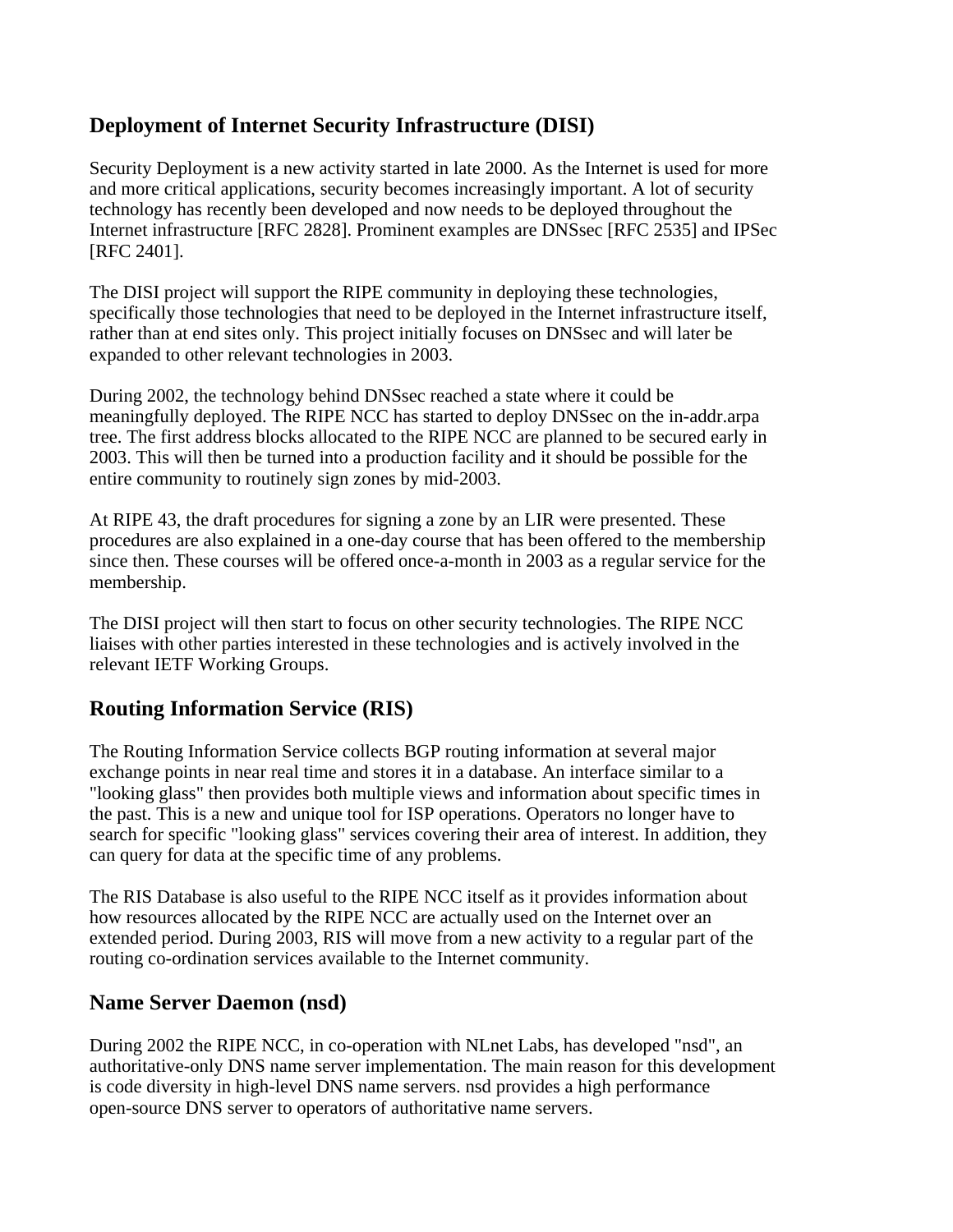The RIPE NCC has contributed to nsd in the area of producing requirements and specifications, general design as well as a reference implementation of the zone compiler and thorough testing of the server in various stages of development. For this purpose we created a laboratory for performance and regression tests called DISTEL.

NLnet Labs also contributed to the general design and provided all the implementation work on the production version of the code. nsd 1.0.0-beta was released at the RIPE 42 Meeting. A DNSsec-capable version is expected before the end of 2002.

In 2003 we expect some incidental work in keeping the specification up-to-date and in testing work as new revisions of nsd are released. In addition there is a growing demand for structural testing of various DNS implementations for performance and differences in their responses.

There may be a need to collect feedback from nsd users in a structured manner.

### **Unforeseen Activities**

As always, the RIPE NCC will be available to start new activities as required by the membership and the RIPE community. We will continue to actively pursue developments and spot new needs as the Internet develops. We will continue to actively participate in the appropriate forums such as the Internet Engineering Task Force (IETF) and the North American Network Operators' Group (NANOG).

## **Administration Activities**

This area covers all general and administrative overheads (building rental and refurbishment, computer infrastructure, personnel, office supplies, etc.) that cannot be clearly attributed to a specific activity.

## **Charging Scheme**

The charges for 2003 are fixed annual charges and are based on the size category of a LIR. A minimum size category will be determined based on address space allocations held by the LIR on 1 November 2002. The categories will be published and LIRs change in billing category size will be notified by e-mail.

| <b>Annual charge</b> | 1999  | 2000  | 2001  | 2002  | 2003  |
|----------------------|-------|-------|-------|-------|-------|
| Small                | 2,650 | 2,400 | 2,100 | 1,800 | 2,750 |
| Medium               | 3,700 | 3,350 | 2,950 | 2,500 | 3,750 |
| Large                | 4,900 | 4,400 | 3,900 | 3,400 | 5,250 |
| Sign Up Fee          | 2,100 | 2,100 | 2,100 | 2,100 | 2,500 |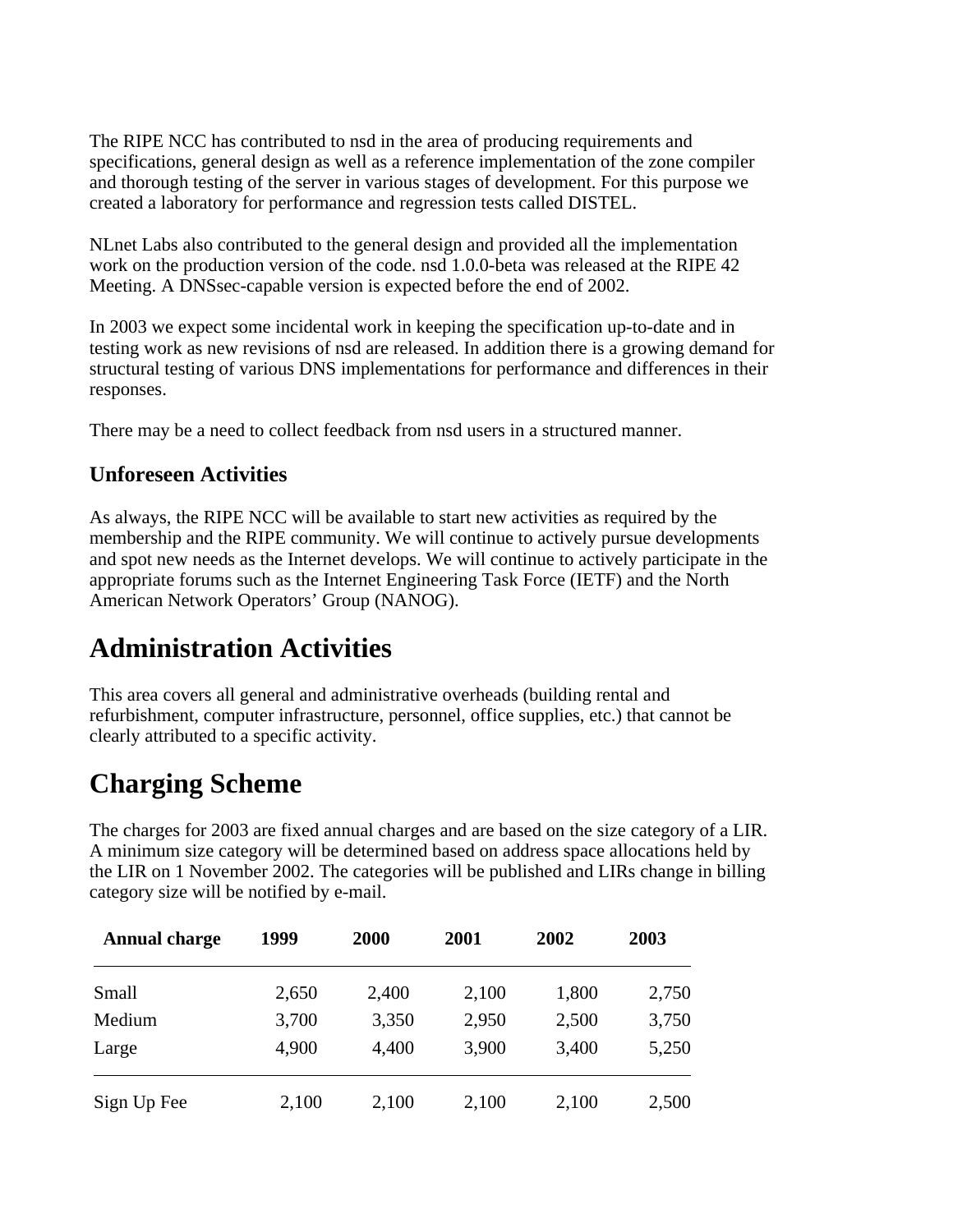The proposed fees for 2003 are approximately 50% higher than those of 2002. The fees for 2003 are similar to the 1999 fees. They cover associated 4% growth in expenses and replenish reserves to ensure stable operations.

The charging model algorithm can be found in the RIPE Document "RIPE NCC Charging Scheme 1997", section 4.1 at:

ftp://ftp.ripe.net/ripe/docs/ripe-146.txt

This algorithm has been successfully used over the past 5 years to determine the minimum size category for each LIR. For 2003, the size of the LIR will be determined based on the address space allocations held by the LIR on 1 November 2002.

The projected distribution of Small/Medium/Large size members in percent for the year 2003, as compared to July 2002, is as follows:

| Category | 2002  | 2003  |  |
|----------|-------|-------|--|
| Small    | 82.2% | 76.0% |  |
| Medium   | 13.3% | 20.0% |  |
| Large    | 4.5%  | 4.0%  |  |

The expected changes of LIRs between the three size categories are shown in detail below:

| <b>From</b> | To: | <b>Small</b> | <b>Medium</b> | Large |  |
|-------------|-----|--------------|---------------|-------|--|
|             |     |              |               |       |  |
| Small       |     | 2,468        | 207           | 2     |  |
| Medium      |     |              | 425           | h     |  |
| Large       |     | 0            | 18            | 122   |  |

#### **Challenges**

The provision of professional and stable services in the current and future economic situation will be a challenge for the RIPE NCC. This plan ensures the efficient delivery of essential services to the members and, at the same time, maintains the flexibility necessary to be able to react promptly to the continually changing environment. The RIPE NCC will work to increase public awareness of experiences gained with IPv6 and operational knowledge of IPv6 deployment.

The RIPE NCC will continue to promote the long-standing, bottom-up, self-regulatory structures and remain flexible and open to new developments and industry players.

The success of this activity plan lies in retaining the people who are employed to make it happen. The RIPE NCC will continue to offer an attractive and challenging work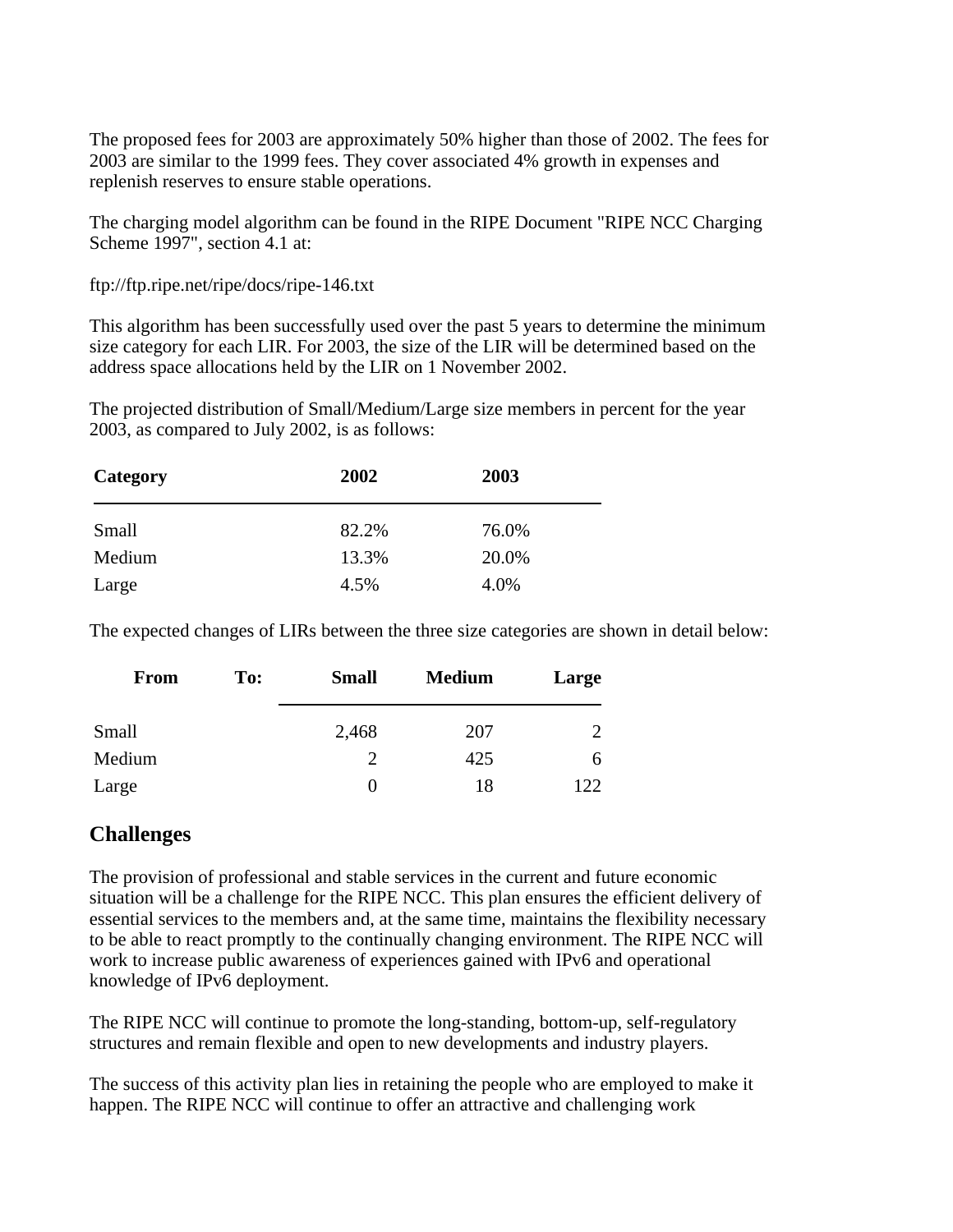## **APPENDICES**

## **M - Membership Services**

Activities included in membership services relate directly to services provided to the RIPE NCC membership. Services performed in this area are only accessible to established members of the RIPE NCC.

## **M1 Regional Internet Registry**

In its role as a Regional Internet Registry, the RIPE NCC provides allocation and registration services to LIRs in its service region that covers Europe, the Middle East, Central Asia, and African countries north of the equator. The overall goal of this activity is to provide fair, impartial and stable distribution of Internet numbers (IPv4, IPv6 and AS) in its service region. The specific goals for the distribution of address space are uniqueness of addresses, conservation of IPv4 address space, procedure and policy definition for IPv6 address space, aggregation of routing information, and registration of network management information.

While the current growth in the number of new LIRs is slowing, the workload on Registration Services continues to increase. However the introduction of New secure website services and the development of new procedures should mean that staffing levels now match their commitments to the community.

To minimise clerical work for RIPE NCC Hostmasters and provide fast feedback to LIRs, a big effort is being made to automate the process of making and processing requests. Supplementary attempts are made to develop and improve the request forms.

Training courses for members are an additional activity. Seeing the positive impact of these courses in educating the new and existing members, the number of training courses provided by Registration Services will be increased. In addition, advanced trainings will be made available to LIRs to enable a deeper understanding of more specific processes with the Registration Services department. Resources to cope with this extra workload will be made available.

In 2003, both workflow and quality management will have to keep step with any expected growth and ensure that peaks in the load do not create unacceptable delays or a reduction in quality. The impartiality and neutrality of the RIPE NCC has to be maintained at all times. Common to all of registration activities is liaison with the RIPE Local IR Working Group (LIR-WG) and with the other RIRs about the general application of procedures and policies.

#### **M1.1 Distribution of IPv4 Address Space**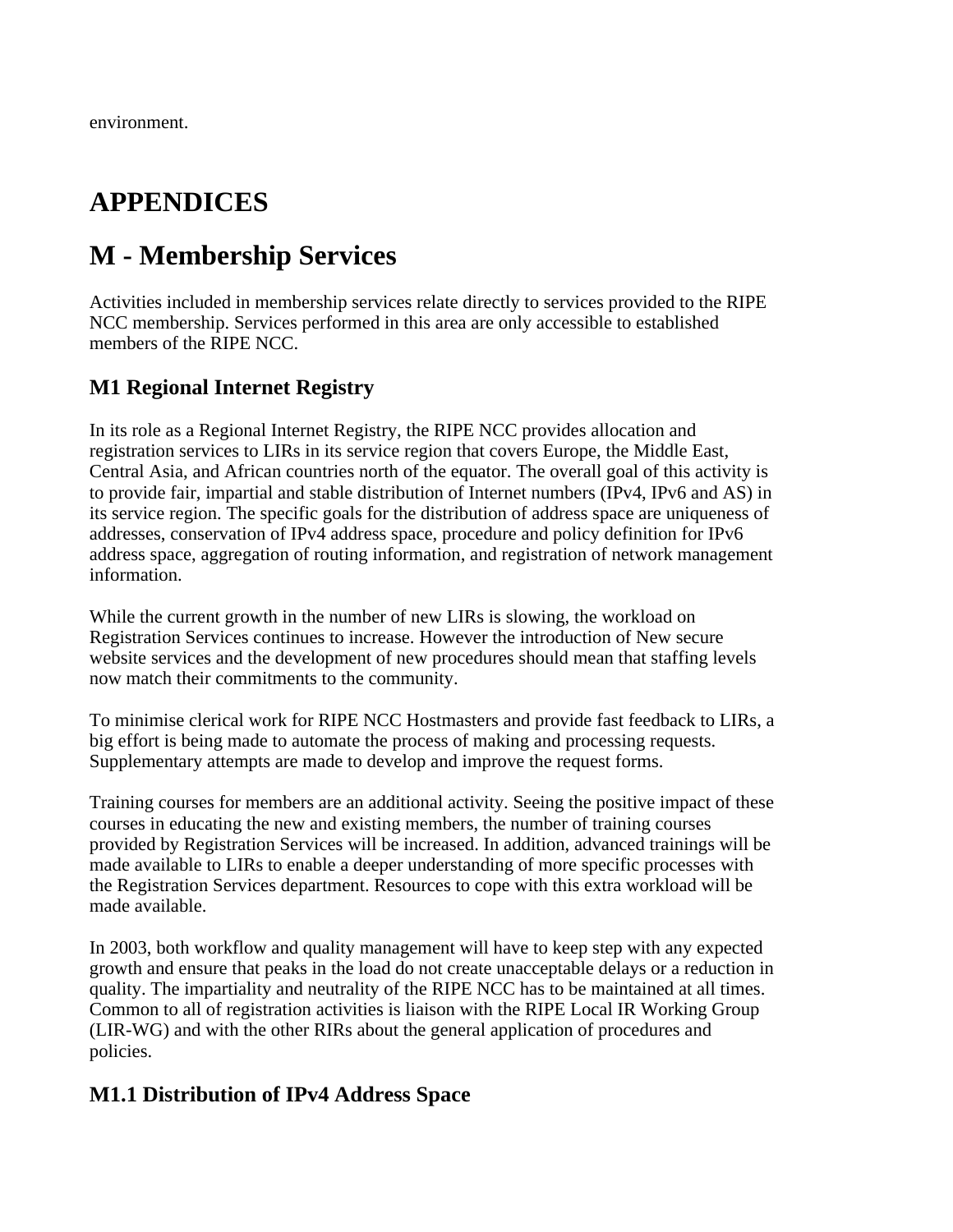#### **Description:**

The RIPE NCC allocates IPv4 address space to RIPE NCC members for further address assignments to their own and End Users networks. Special attention is given to these allocation requests. Tools to support the allocation process and ensure the best aggregation possible will be enhanced.

IPv4 address space assignments above a threshold size require approval from the RIPE NCC. The RIPE NCC evaluates these assignment requests. Members can ask a second opinion about assignments even when it is not required. In addition the RIPE NCC gives recommendations and guidelines for future requests.

Regarding address allocations and assignments, the RIPE NCC provides special support for new members and beneficial guidance to established members.

#### **Goal:**

The process of allocating and assigning address space helps to ensure a fair distribution of IPv4 addresses. It also supports the efficient use of address space to conserve the remaining IPv4 address space and to aggregate routing information.

Approval of IPv4 address space assignments ensures homogeneous application of policies and assignment criteria by all RIPE NCC members (LIRs) and helps them become familiar with request evaluation.

Assistance to new and established LIRs helps to process successfully their address space requests and to provide a good understanding of policies and procedures for further requests. This support also promotes a good working relationship between RIPE NCC and its members, and ensures that the members are able to provide the same support to their customers.

RIPE Working Group Advising: RIPE LIR-WG

### **M1.2 Distribution of IPv6 Address Space**

#### **Description:**

The RIPE NCC allocates IPv6 address space to its members. This includes evaluating and auditing of assignments made from IPv6 allocations. Tools to support the allocation process and to ensure the best aggregation possible will be enhanced.

#### **Goal:**

This activity helps to ensure a fair distribution of IPv6 address space and encourages the use of IPv6. It also supports the aggregation of IPv6 routing information.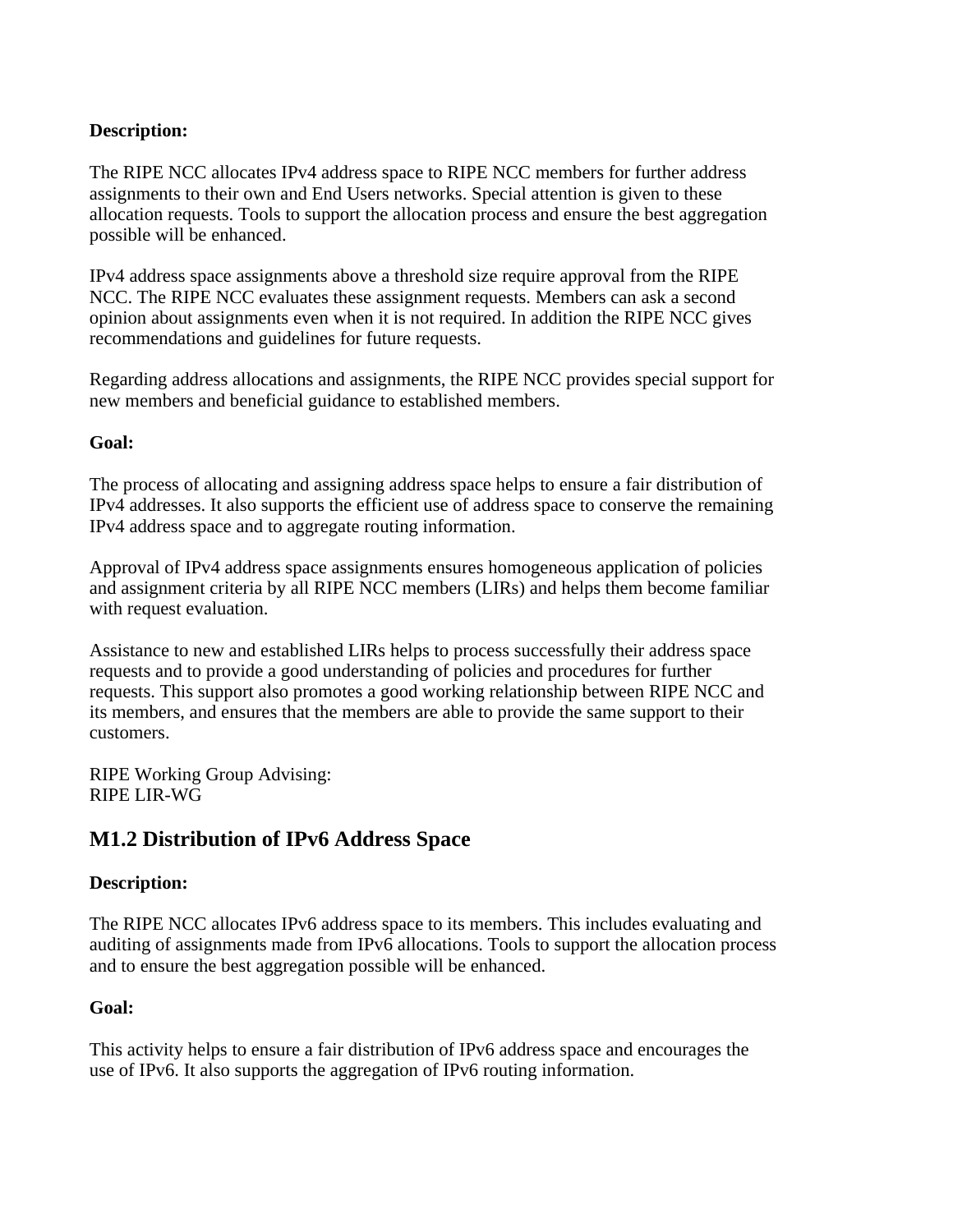RIPE Working Group Advising: RIPE LIR-WG, RIPE IPv6-WG

### **M1.3 Autonomous System Number (ASN) Assignments**

#### **Description:**

The RIPE NCC assigns AS numbers according to global and local policies. It registers these numbers and the initial associated routing policy. The request form, supporting documentation and training materials will be updated.

#### **Goal:**

This activity ensures uniqueness of AS numbers and helps collect data for the Routing Registry. It also helps to prevent unnecessary increases in the number of autonomous systems that are visible in global Internet routing.

RIPE Working Group Advising: RIPE LIR-WG, RIPE Routing-WG, RIPE Database-WG

### **M1.4 Reverse Delegation**

#### **Description:**

The RIPE NCC delegates reverse DNS zones for the address ranges allocated or assigned via the RIPE NCC. To support this service, the RIPE NCC will provide a reliable secondary name server and work to avoid pollution of the DNS in the zones delegated to the RIPE NCC. Therefore, the RIPE NCC will check all zones under its responsibility as to proper set-up and functioning. Proactive checking of already delegated zones is an important goal.

#### **Goal:**

This activity supports the proper address-to-name mapping for addresses allocated to the RIPE NCC.

RIPE Working Group Advising: RIPE LIR-WG, RIPE DNS-WG

### **M1.5 Consistency and Auditing**

#### **Description:**

The RIPE NCC actively checks the quality and validity of Internet resource registry data, including the production of statistics on address space usage. To ensure fair address space distribution, the RIPE NCC regularly checks that assignments are applied uniformly. This activity is separated from the other registration activities as it is defined and carried out independently from the day-to-day processing of requests. Consistency checking and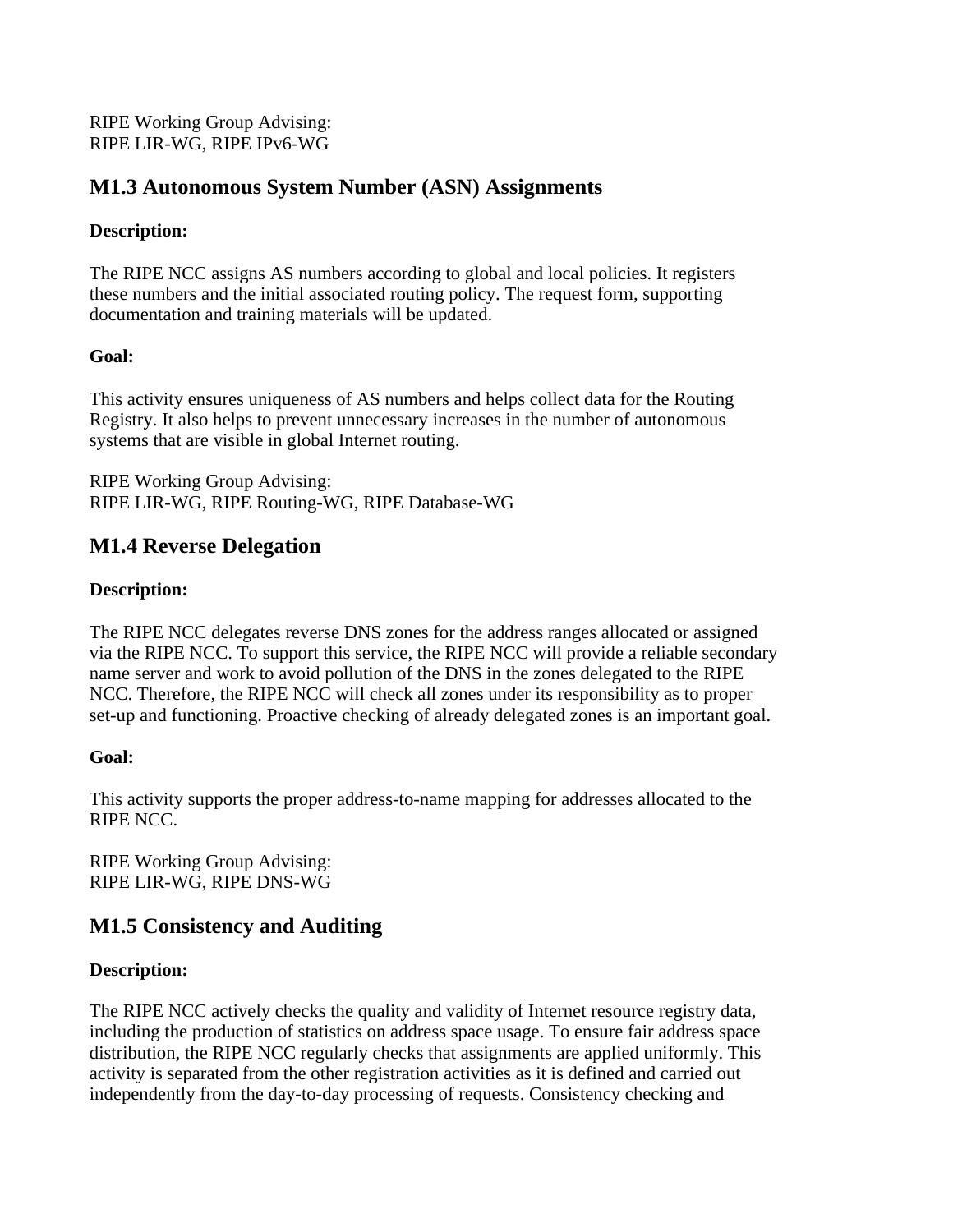auditing are performed within other activities. Observations are reported back to the RIPE Local IR Working Group for further investigations and improvement of the procedures.

#### **Goal:**

This activity promotes a consistent and fair application of assignment criteria relating to the conservation of address space and aggregation of routing information. This activity assists in identifying parts of the procedure that cause problems.

RIPE Working Group Advising: RIPE LIR-WG

## **M2 Initial Support for New LIRs**

The initial support for newly established LIRs is provided in addition to the other registration services. It is embedded as part of the process to establish a new LIR. During this phase, additional clarification and explanation is involved to familiarise the new and potential LIRs with all procedures necessary to operate an LIR.

### **M2.1 LIR Set-up**

#### **Description:**

The RIPE NCC provides information to potential LIRs and gives initial support and help to LIRs during their set-up phase. Information and support is also extended to potential LIRs.

#### **Goal:**

This activity supports new LIRs during their set-up phase to introduce tools, procedures and guidelines. It also gives potential LIRs enough information to make an informed choice as to whether or not they become an LIR.

RIPE Working Group Advising: RIPE LIR-WG

#### **M2.2 Training Courses**

#### **Description:**

The RIPE NCC will further develop and continue to deliver Training Courses for LIRs, both new and existing.

#### **LIR Training Course:**

The LIR Training Course material includes IP address assignment and allocation procedures and policies, delegation of reverse domains, and usage of the RIPE Database. Additionally, more specific courses will be deployed within this period to address security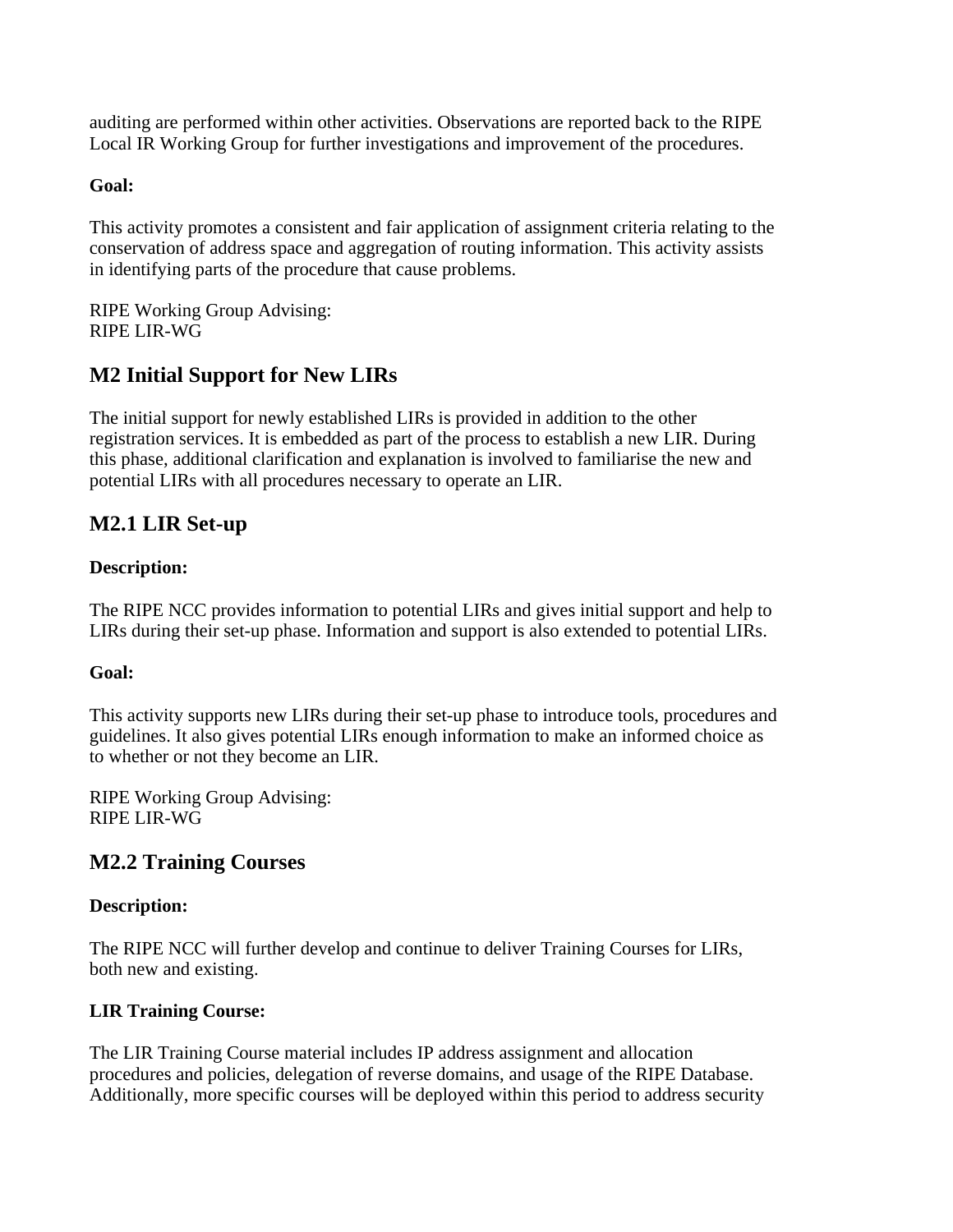issues and new technological developments in the Internet.

#### **DNSsec Training Course:**

An introduction course to DNSsec has been developed in 2001/2002. This course shows how to secure a zone using DNSsec and explains the RIPE NCC specific procedures. It will be offered to the membership on a monthly basis during 2003, usually in the same location as the LIR Training Course.

#### **Goal:**

The goal of the LIR Training Course is to familiarise the new LIRs with procedures and policies and keep established LIRs up-to-date with new guidelines and developments. This facilitates smooth operations between the RIPE NCC and the LIRs. With the consistent application of policies the RIPE NCC can ensure fair distribution of address space among the community.

The DNSsec Training Course introduces LIRs to the concepts and where these can be deployed in Internet operations. There are procedures to be followed in order to deploy DNSsec that are presented during the course.

RIPE Working Group Advising: RIPE LIR-WG RIPE Techsec-WG

### **M3 Liaison and Co-ordination**

#### **Description:**

To carry out activities for its members the RIPE NCC acts as a liaison and co-ordinates with a variety of organisations and tracks the activities of others. Examples of such organisations are IANA, ICANN, IETF, RIPE, ARIN and APNIC. It is often difficult to attribute liaison and co-ordination resources to specific activities and it is therefore an activity in its own right. Costs for this activity are split evenly between the registration and co-ordination activity budget lines.

#### **Goal:**

To maintain the necessary relationship with other organisations related to the operations of the RIPE NCC.

#### **M4 Test Traffic Measurements**

#### **Description:**

TTM measures key parameters of the connectivity between a site and other points on the Internet (i.e. routing vectors, one-way delay and packet-loss, IPDV, Bandwidth, with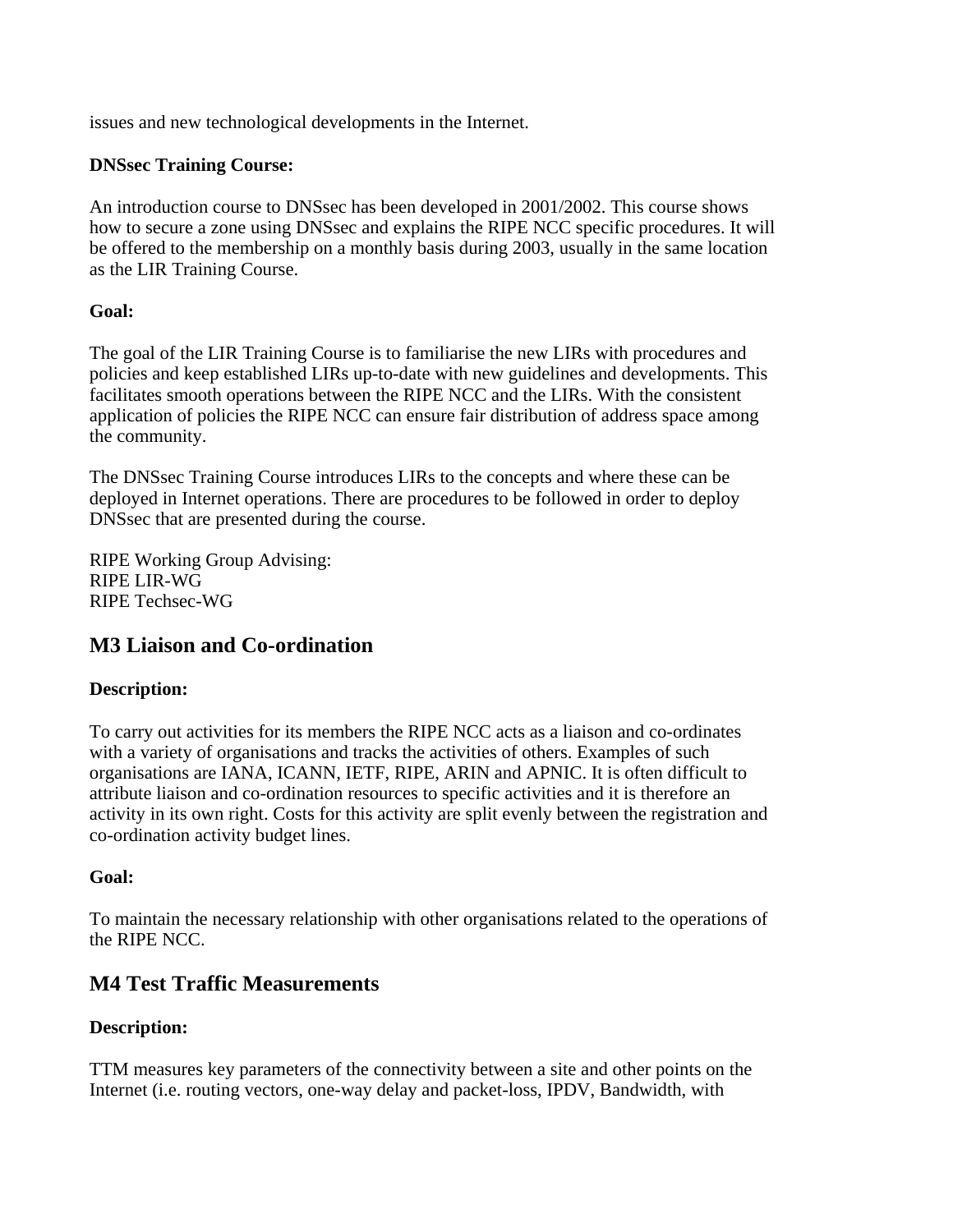additional measurements being developed). By utilising dedicated measurement devices, or "test-boxes", TTM makes it possible to monitor proactively and continuously the connectivity of networks to other parts of the Internet.

TTM metrics and methodologies comply with current standards in RFCs 2330 and 2678 through 2681, published by the IETF IP Performance Metrics Workgroup.

#### **Goal:**

The goal of the Test Traffic Measurements (TTM) is to conduct independent measurements of performance-related quantities of the Internet and, in particular, between the networks operated by the membership. Examples of such quantities are the delay, loss, or routing vector between two points.

RIPE Working Group Advising: RIPE Test Traffic-WG

## **M5 Membership - RIPE NCC Interaction Facilities**

#### **Description:**

The goal of this activity is to develop and improve flexible and convenient ways for LIRs and users in general to interact with the RIPE NCC's systems. Particular attention will be dedicated to the security aspects of such interactions to ensure privacy and authentication wherever needed. Part of this project will include the investigation and, possibly, initial deployment of a Certification Authority at the RIPE NCC.

#### **Goal:**

This activity aims at allowing access to the LIRs to securely access and eventually update some of the information the RIPE NCC keeps in its internal services regarding the LIR. It also includes front ends for other RIPE NCC systems such as the RIPE Database. During 2003, this activity will concentrate on the deployment of a production service.

## **C - Co-ordination Activities**

The activities performed in this area must be accessible to the users of the Internet and the general public to be effective. Their common purpose is to support the coherent operation of the Internet in the RIPE NCC service region.

### **C1 RIPE Database Maintenance and Development**

#### **Description:**

The RIPE Database is the core software on which the Regional IP Registry and the RIPE Routing Registry are based. Reliability and rich functionality of the RIPE Database are essential for the RIPE NCC, the LIRs in the RIPE NCC service region and the Internet. By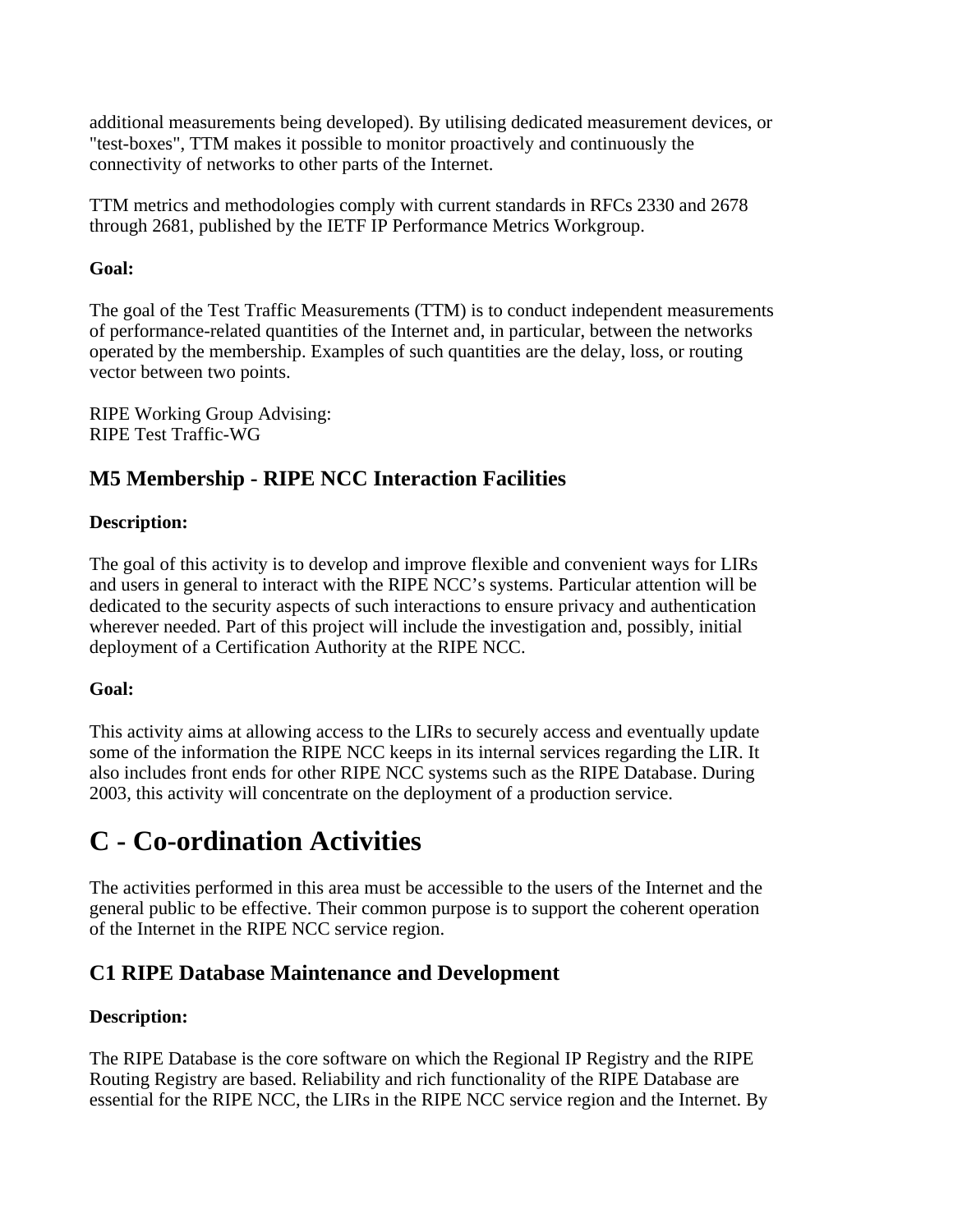maintaining public releases, the RIPE NCC hopes to encourage all LIRs to make use of the software and to acquire the newest improvements. This encourages data exchange and co-operation among LIRs.

The RIPE NCC will ensure the reliability of the RIPE Database and extend its functionality as needed.

This set of activities is designed to provide consistent support and provide a reliable service both in the short and long term, and to continue developments according to the needs of the RIPE community.

RIPE Working Group Advising: RIPE Database-WG

### **C1.1 User Support and Software Maintenance**

#### **Description:**

The RIPE NCC manages a role mailbox for questions and comments and address user questions promptly.

The RIPE NCC will also perform basic software maintenance activities including bug fixes and minor modifications. All the results of these software development efforts will be made publicly available.

This activity includes the maintenance and improvement of the system's documentation.

#### **Goal:**

This activity is intended to provide a timely response to user enquiries. It also helps assure the smooth operation of the Internet Registry System.

Related Activity: C1.4

RIPE Working Group Advising: RIPE Database-WG

#### **C1.2 Consistency**

#### **Description:**

The RIPE NCC works to prevent inconsistencies and inaccuracies in the RIPE Database contents by improving syntax checks, modifying contact reference mechanisms and educating users.

The RIPE NCC helps users perform data maintenance activities to improve the quality of data already in the RIPE Database. This includes reporting problems to contacts where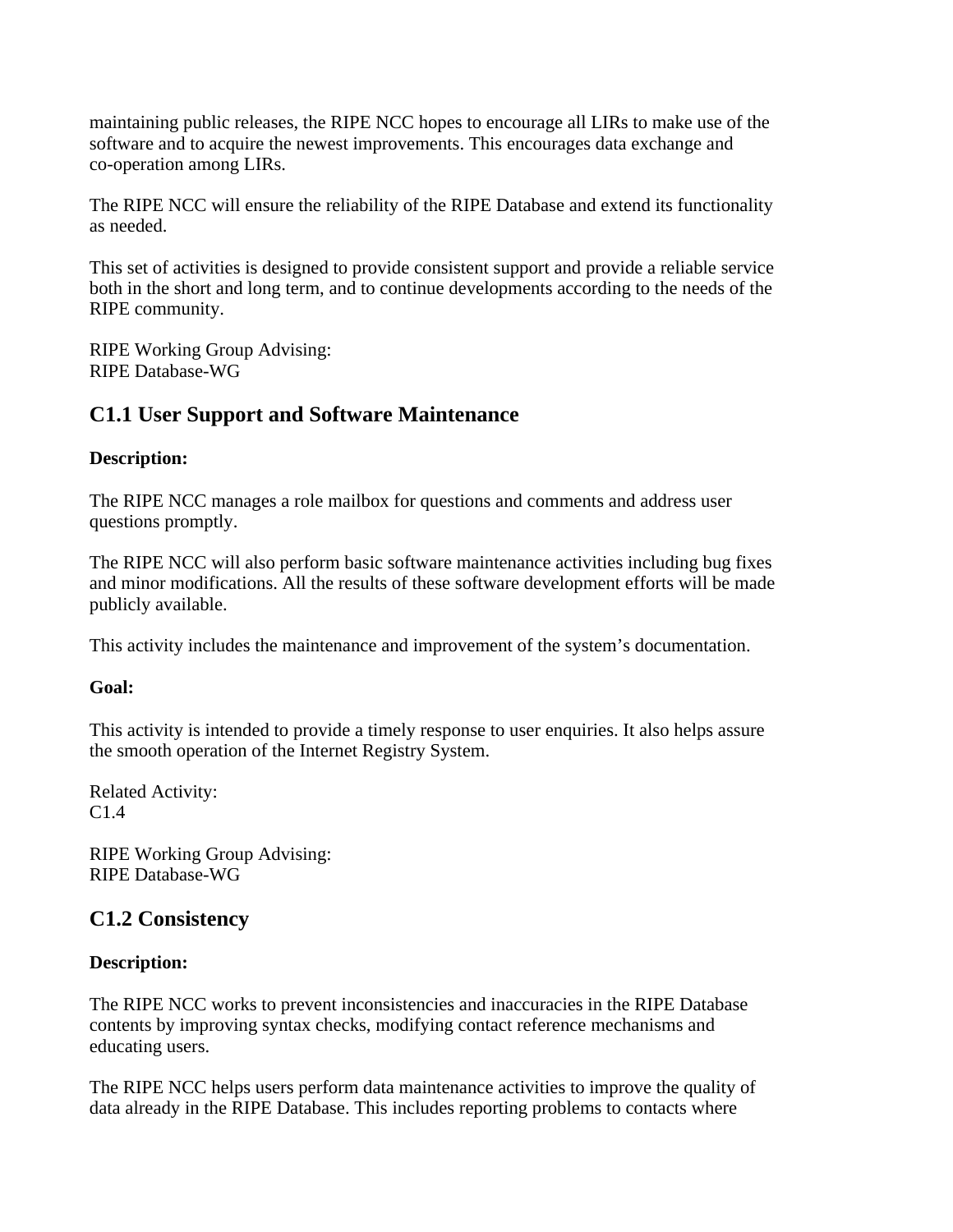possible and providing tools that enable users to correct and clean up their data. The RIPE NCC also produces regular "State of the Database Reports" to monitor the quality of data over time.

#### **Goal:**

The value of the RIPE Database for its users depends on the quality of the data. The goal of this activity is to monitor and improve the consistency and accuracy of the data maintained in the RIPE Database.

Related Activity: C1.6

RIPE Working Group Advising: RIPE Database-WG

## **C1.3 Database Availability and Exchange**

#### **Description:**

The RIPE NCC provides access to the RIPE Database via Whois servers and by supporting other sites in mirroring the data. For example, support is given to other registries in setting up secondary database servers. The RIPE NCC actively pursues and co-ordinates data exchange both with other RIRs and other Routing Registries.

#### **Goal:**

This activity is intended to enable RIPE Database users to acquire the information they need quickly and to help those outside the RIPE region acquire information in the RIPE Database as easily as possible. This is essential for both the IP and the Routing Registries.

RIPE Working Group Advising: RIPE Database-WG, RIPE Routing-WG

### **C1.4 New Database Features**

#### **Description:**

The RIPE NCC designs and implements new database features as requested by the user community or proposed by the RIPE NCC. It performs the development work based on the priorities established in the appropriate RIPE Working Groups.

The RIPE NCC also reports at these working groups about the results of co-operation with other RIRs at a global level.

#### **Goal:**

The purpose of this activity is to provide new functionality to the RIPE Database as the user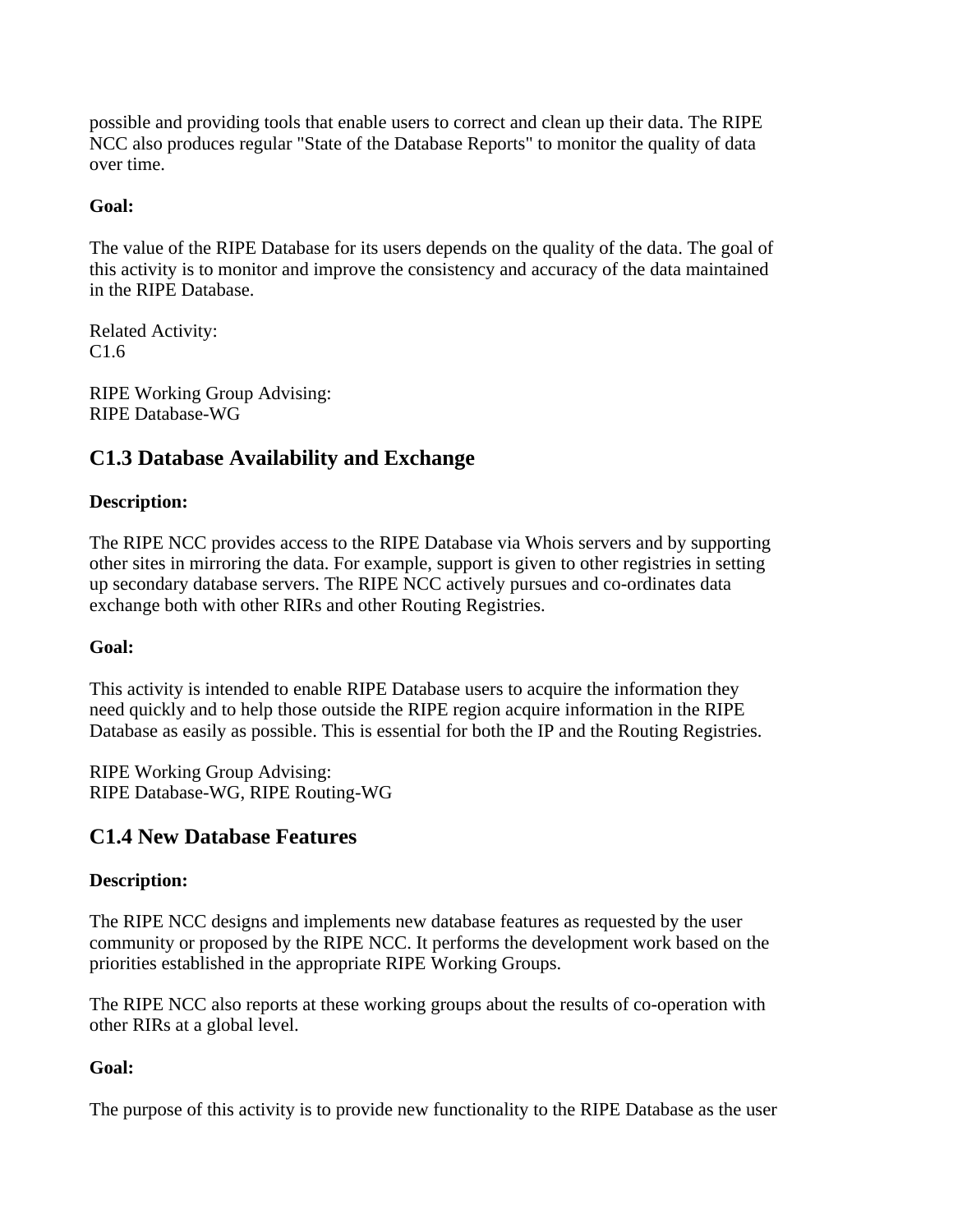community expresses the need for it.

Related Activities: C1.1

RIPE Working Group Advising: RIPE Database-WG

## **C1.5 RPSLng**

#### **Description:**

The RIPE NCC will contribute to ongoing efforts in the IETF that aim at extending the functionality of Routing Policy Specification Language (RPSL) in order to support IPv6 and multicast routing, as well as the necessary evolution of the standard in order to ensure inter-operability of new functionality with other Routing Registry systems.

#### **Goal:**

Expand RPSL where necessary and evolve the standard in an inter-operable way.

Related Activities: C1.1, C1.4

RIPE Working Group Advising: RIPE Routing-WG, RIPE Database-WG

## **C1.6 Routing Registry Tool Deployment and Training**

#### **Description:**

The RIPE NCC works to create support tools such as RR tools and the RAToolset. These tools will be made available to members of the RIPE community. The RIPE NCC will deliver training courses to teach the RPSL language and the use of the RR tools in configuring routers and examining policies and routing in the Internet.

#### **Goal:**

The RIPE NCC will take on further development of the RAToolset after completion of its transition from the Information Sciences Institute of the University of Southern California.

This toolkit allows router configurations to be generated and/or verified from the contents of the RR as well as sanity checking of the information registered at the RR. The goal of this activity is to enable members of the RIPE community to exploit RPSL and define the development of new RR tools.

RIPE Working Group Advising: RIPE Routing-WG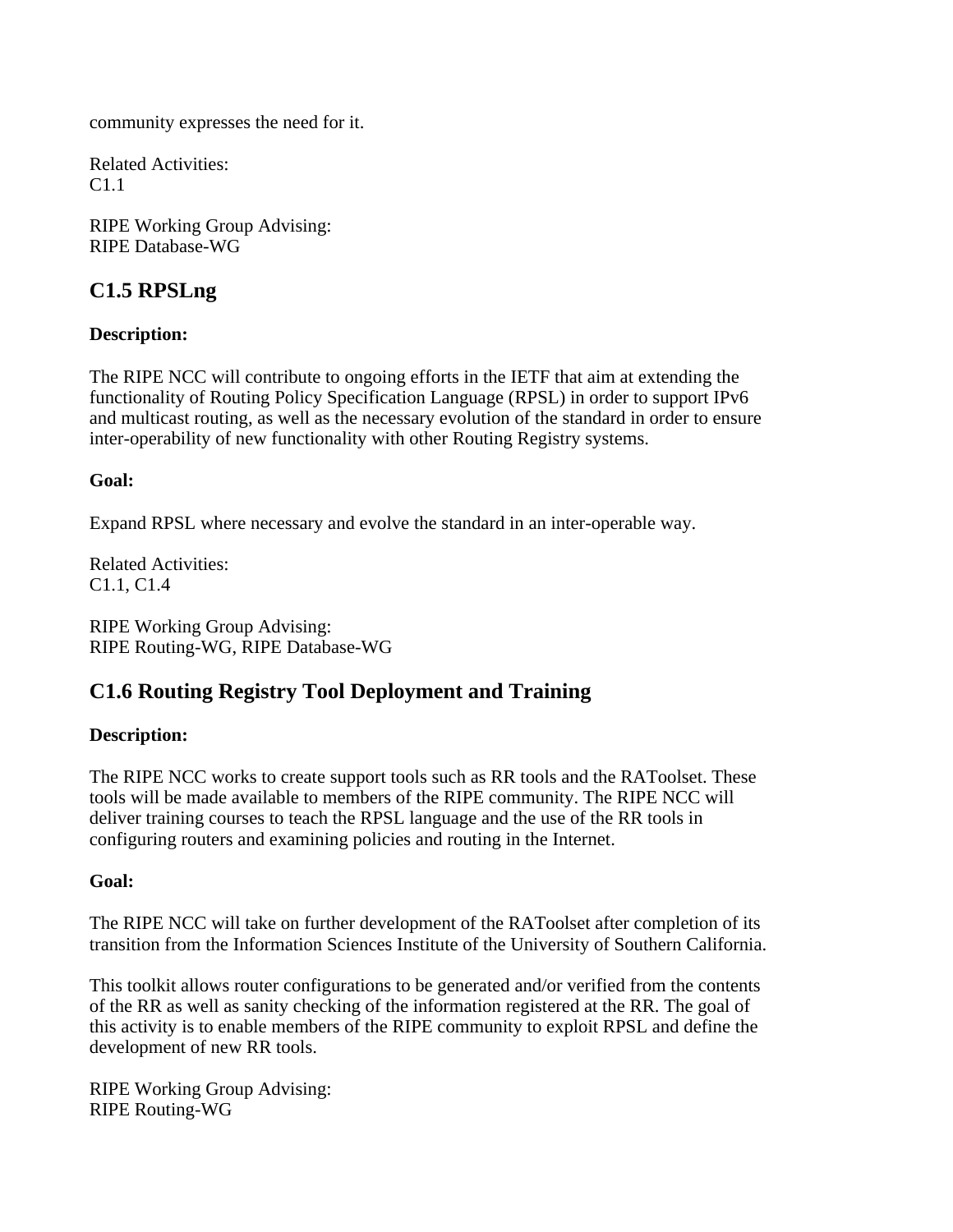## **C1.7 Routing Registry Consistency**

#### **Description:**

This activity seeks to improve data quality in the Routing Registry as a public source of intended routing information (as described by the maintainers of the data, the ISPs). It also aims to improve data accessibility and processing capabilities to enable users to extract the largest possible benefit from this information source.

#### **Goal:**

The objective of this activity is to provide a public, accurate and reliable source of information about public routing information in the RIPE NCC service region, comparing the intended routing policies as described in the RR to the information actually exchanged by routing protocols. A coupling to the RIPE NCC address assignment activities is also an objective.

RIPE Working Group Advising: RIPE Routing-WG

### **C1.8 Security Mechanisms of the RIPE Database**

#### **Description:**

This activity has traditionally been part of general RIPE Database development. However, in today's world, a more dedicated focus on data access and maintenance is required.

#### **Goal:**

This activity seeks to deploy secure methods of accessing and maintaining data in the RIPE Database. It will interface with a more general increase in awareness of security matters in all interactions between the RIPE NCC and other parties.

Related Activities:  $M<sub>5</sub>$ 

RIPE Working Group Advising: RIPE Database-WG

## **C2 Information Services, Communication and Education**

This set of activities ensures information flow between the RIPE NCC and the RIPE community as well as between these and other parties involved in the Internet.

### **C2.1 Mailing List Management**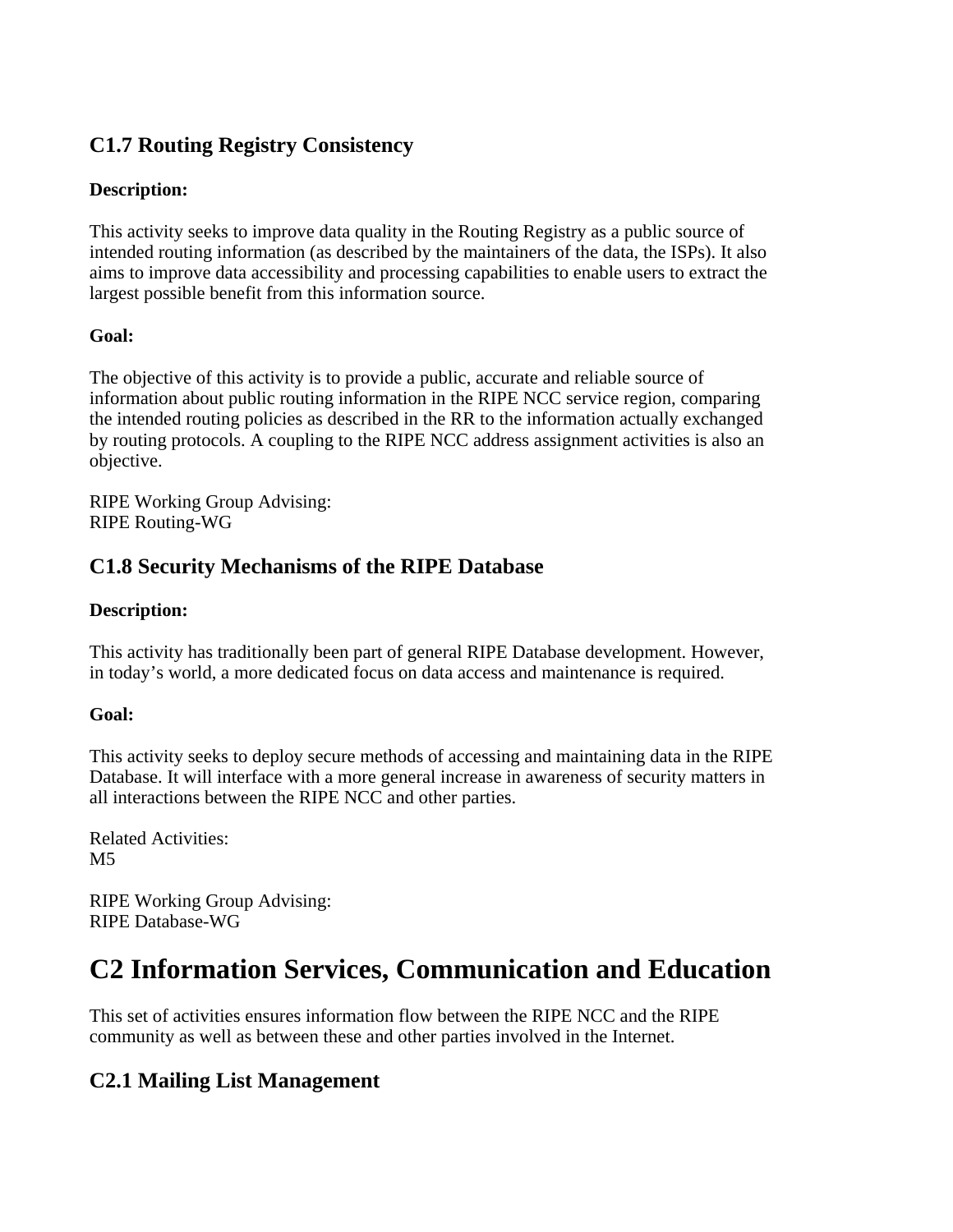#### **Description:**

The RIPE NCC maintains high quality mailing lists for exchanging information among members of the RIPE community. Efforts are made to prevent spam (unsolicited advertising) on the mailing lists, to improve the quality of the address lists in order to minimise bounces, and to support subscribers with problems. The processing of mailing list traffic is constantly monitored.

#### **Goal:**

The goal is to ensure the exchange of information among members of the RIPE community and to provide support for subscribers of RIPE mailing lists.

### **C2.2 Maintenance of Information Services**

#### **Description:**

The RIPE NCC maintains a WWW and ftp server at:

http://www.ripe.net/

and

ftp://ftp.ripe.net/

There is also an accompanying <webmaster@ripe.net> role mailbox to provide help and information to users. This includes:

- Continuous modification and restructuring of the information on the WWW server providing the best structure for ease of use to visitors of the site.
- Monitoring of the content of the servers to assure accuracy, consistency and a user-friendly environment.

#### **Goal:**

The purpose of this activity is to ensure that the information and services on the RIPE NCC servers are up-to-date and working well and that responses to user needs are provided in a timely manner.

Related Activities: C2.3

RIPE Working Group Advising: All

### **C2.3 Public Relations and Outreach**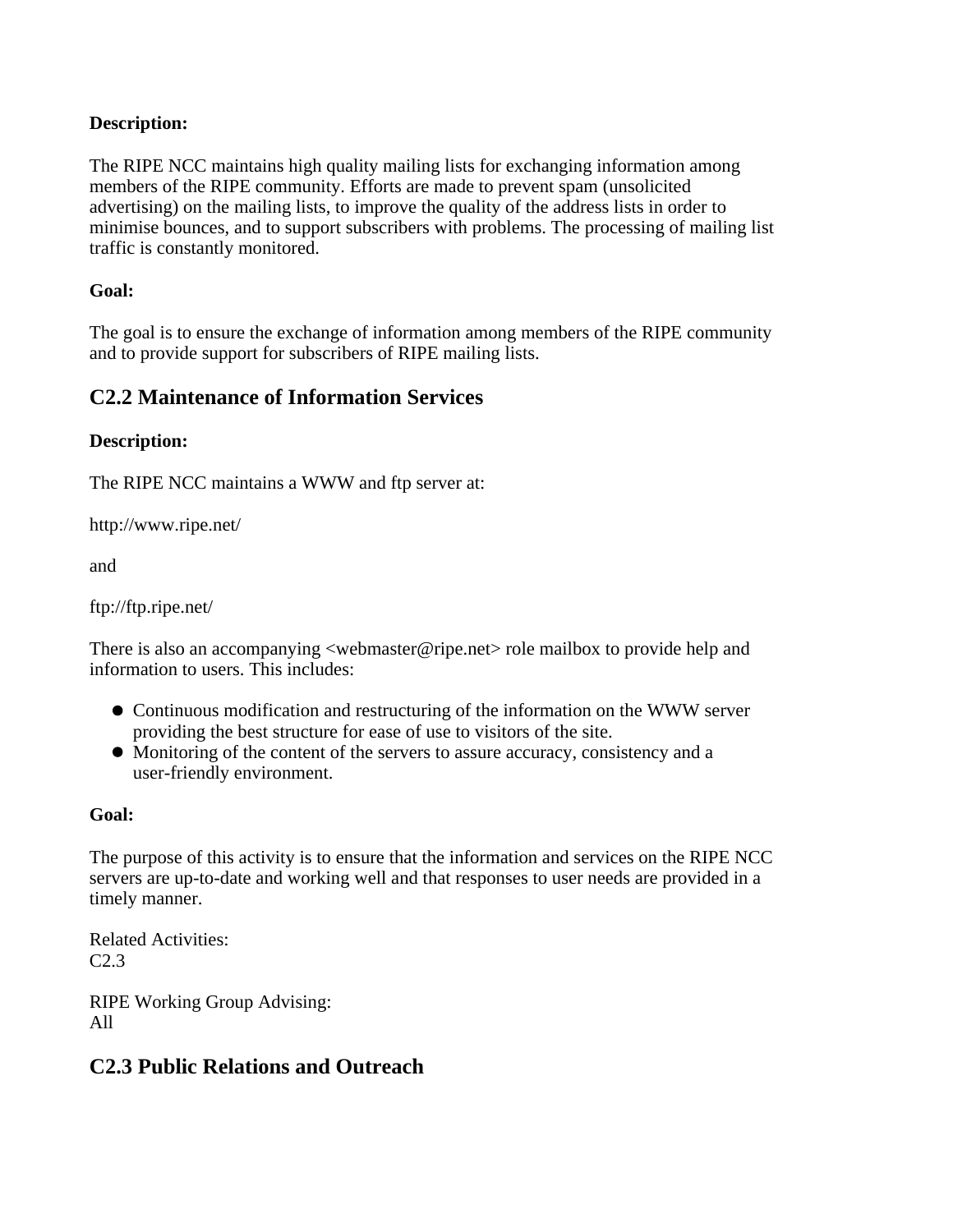#### **Description:**

The RIPE NCC has established an extensive network in the Internet community and with existing and new players in the industry. This will continue and be intensified.

In the past, all issues related to the RIPE NCC activities and IP address distribution were brought up in the RIPE community. Today there are other groups and forums that deal with Internet and IP issues. The RIPE NCC needs to make contact with those organisations and ensure that RIPE and the RIPE NCC are properly represented in all forums dealing with issues that affect Internet administration. The open structures and processes in which RIPE and the RIPE NCC operate need to be promoted and new players must be encouraged to participate actively.

Focused effort must remain on new players, new technologies and governments showing an interest in Internet administration and governance.

#### **Goal:**

This activity aims to increase the awareness of RIPE and the RIPE NCC with existing and new players in the Internet community, and to ensure that the RIPE NCC continues to play an effective role in the further formalisation of Internet administration.

### **C2.4 Reporting**

#### **Description:**

The RIPE NCC reports about its activities to its membership, the RIPE community and the general public on the network and at RIPE Meetings. The RIPE NCC publishes an annual report, including financial statements, for distribution to its membership, suppliers, the mass media, and interested members of the public. Continuous efforts are made in developing the web site to provide up-to-date and informative documentation essential to the RIPE NCC membership and RIPE community.

#### **Goal:**

This activity provides the RIPE NCC membership and other interested parties with open, detailed information about the ongoing RIPE NCC activities and its position in the Internet community.

Related Activities: C2.3, C4

## **C3 DNS Co-ordination**

The RIPE NCC does not provide domain name registration services. It does, however, provide DNS co-ordination and support activities as well as registration of reverse address mapping domain registrations, currently within the in-addr.arpa and ip6.arpa domains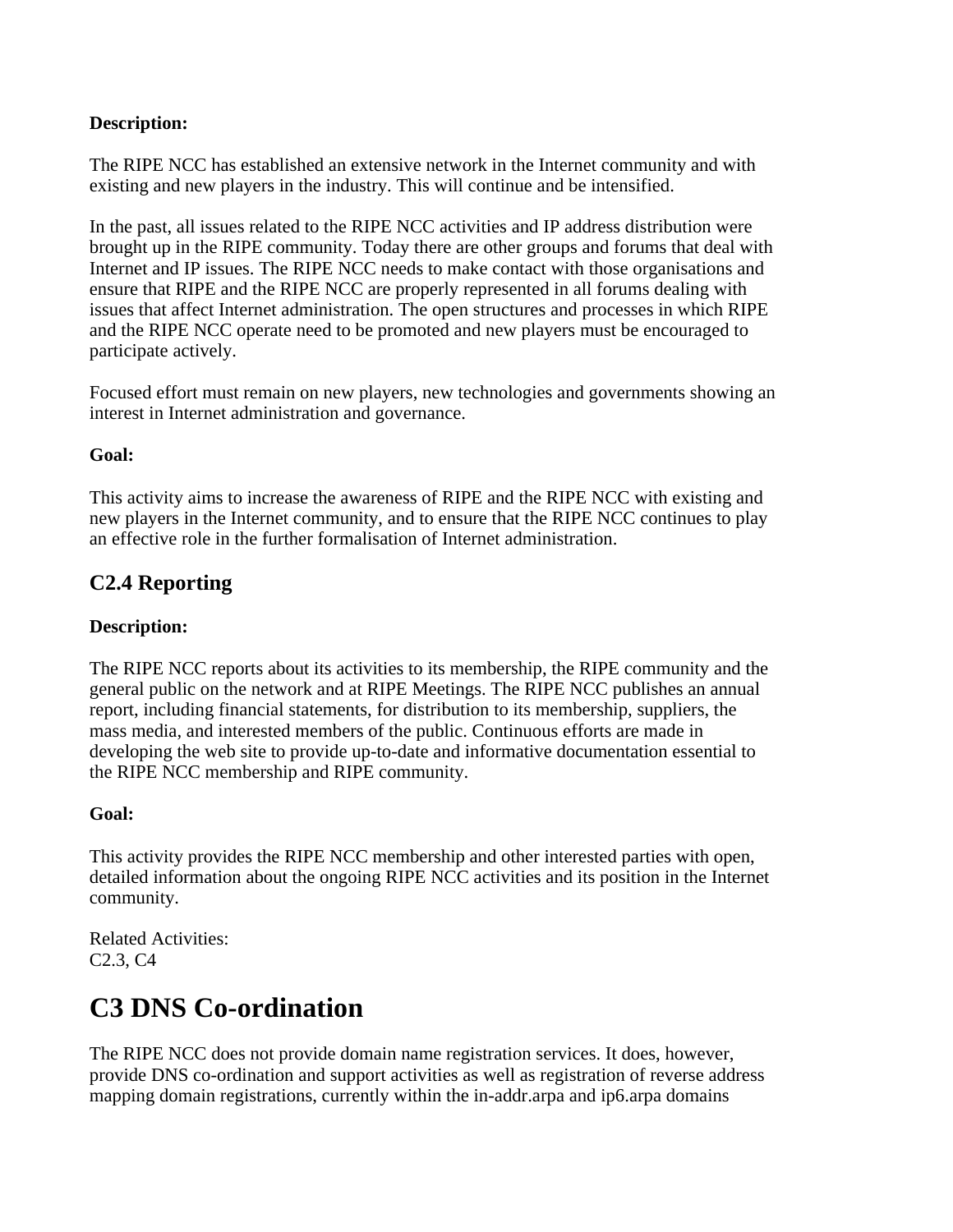(while ensuring a transition as smooth as possible from the ip6.int domain).

### **C3.1 European Root Name Servers**

#### **Description:**

The RIPE NCC supports the operation of the root name servers located in the RIPE NCC service region. In particular, it operates the server currently located at the LINX in London (k.root-servers.net). In 2003, the RIPE NCC will invest resources in investigating and deploying ways to increase even further the responsiveness of the service (e.g. using "anycast" type routing).

#### **Goal:**

Those few DNS name servers serving the "." (root) zone are critical elements of the Internet infrastructure that should be operated in a neutral and professional way. The goal of this activity is to ensure that this happens.

RIPE Working Group Advising: RIPE DNS-WG

#### **C3.2 Secondary DNS Service**

#### **Description:**

The RIPE NCC provides secondary name service and limited support to those country TLD administrators that wish to use it. The RIPE NCC assists ICANN in the administration of those TLDs as described in RFC 1591.

#### **Goal:**

Internet users depend on DNS name servers serving the zones of two- letter ISO3166 country code top-level domains. Name service for these zones should be reliable. New countries should be supported to establish their country code TLDs. Reverse zones are served in a secondary capacity to assist in ensuring the reliability of reverse lookups.

RIPE Working Group Advising: RIPE DNS-WG

### **C3.3 DNS Hostcount**

#### **Description:**

The RIPE NCC provides monthly statistics on the number of hosts connected to the Internet in the RIPE NCC service region. The statistics are gathered in collaboration with numerous organisations doing local counts per country.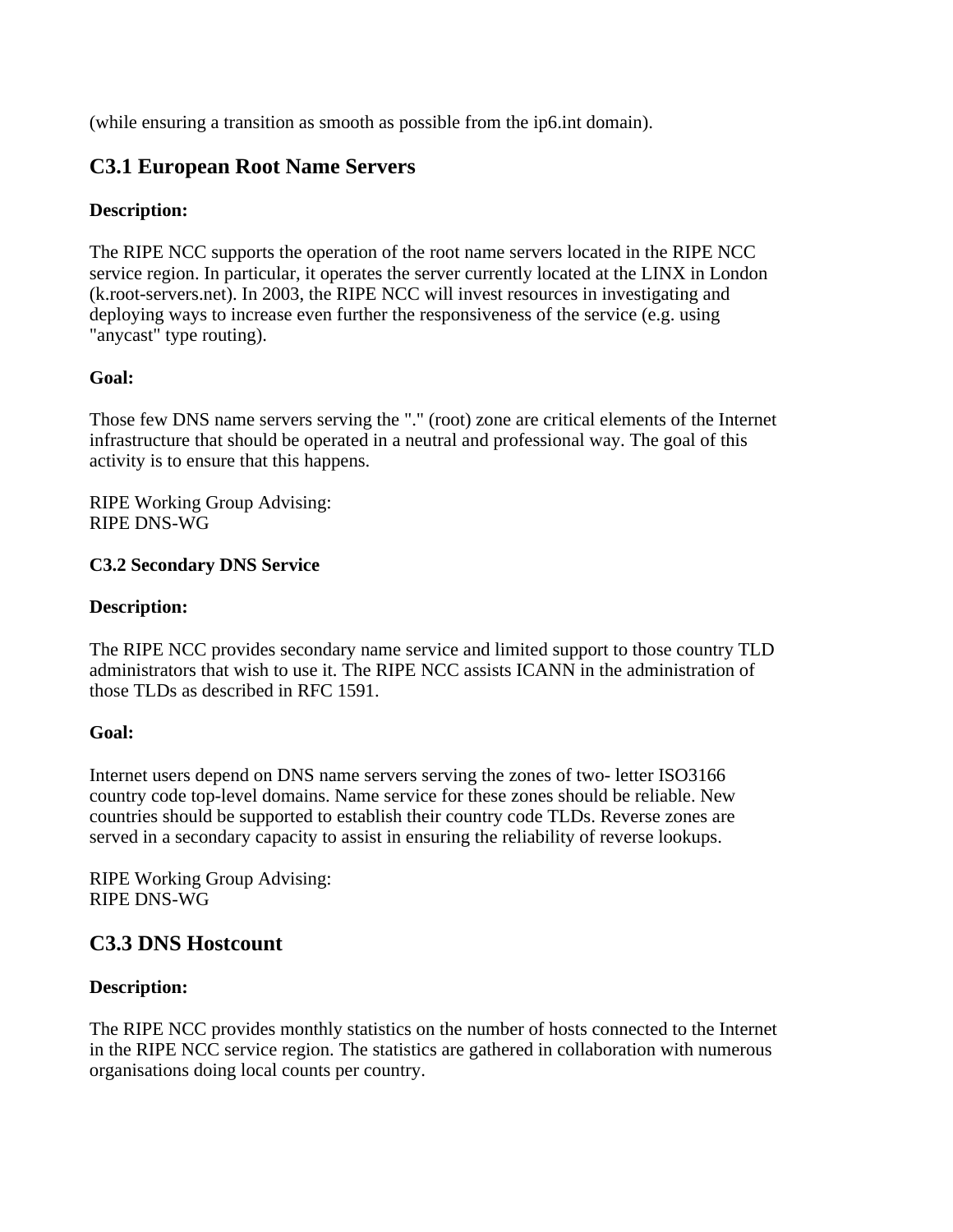#### **Goal:**

The goal of this activity is to collect and publish uniform time series data about the growth of the Internet in the RIPE NCC service region. This is a continuation of data collection on Internet growth started in October 1990. The information and statistics are used extensively by LIRs and organisations operating in the RIPE NCC service region and beyond.

RIPE Working Group Advising: RIPE DNS-WG

### **C3.4 ENUM DNS services**

#### **Description:**

The RIPE NCC has an outsourcing agreement with the IAB under which it is responsible for providing DNS services in the e164.arpa domain. This domain implements support in the DNS for the ENUM protocol, allowing mapping of telephony services into the Internet.

#### **Goal:**

The goal of this activity is to support operations of one of the systems required for the deployment of the ENUM protocol, promoting increased integration between the Internet and services provided through traditional telephony infrastructure.

## **C4 RIPE Meetings**

#### **Description:**

The RIPE NCC organises RIPE Meetings, providing all administrative and technical support. These RIPE Meetings take place three times a year and are open to the public. Most costs regarding venue, equipment hire, etc., are recouped by charging an attendance fee, as well as through corporate sponsorship. The RIPE NCC subsidises any deficit.

#### **Goal:**

To provide support for an infrastructure whereby the RIPE Meetings can be held. Guidance and advice from the RIPE Working Groups and membership is invaluable to the RIPE NCC in supporting its effective role in further formalising Internet administration. RIPE also plays an influential role in defining the annual activity plan and these meetings are therefore essential to the stable operations of the RIPE NCC.

## **N - New Activities**

This area represents those activities that are either unforeseen or cannot be fully specified at the time of writing. By nature, new activities are hard to specify in detail and priorities can change quickly. Activities may be dropped or added as necessary. The activity descriptions below are therefore more of a subjective statement of direction rather than a fixed plan of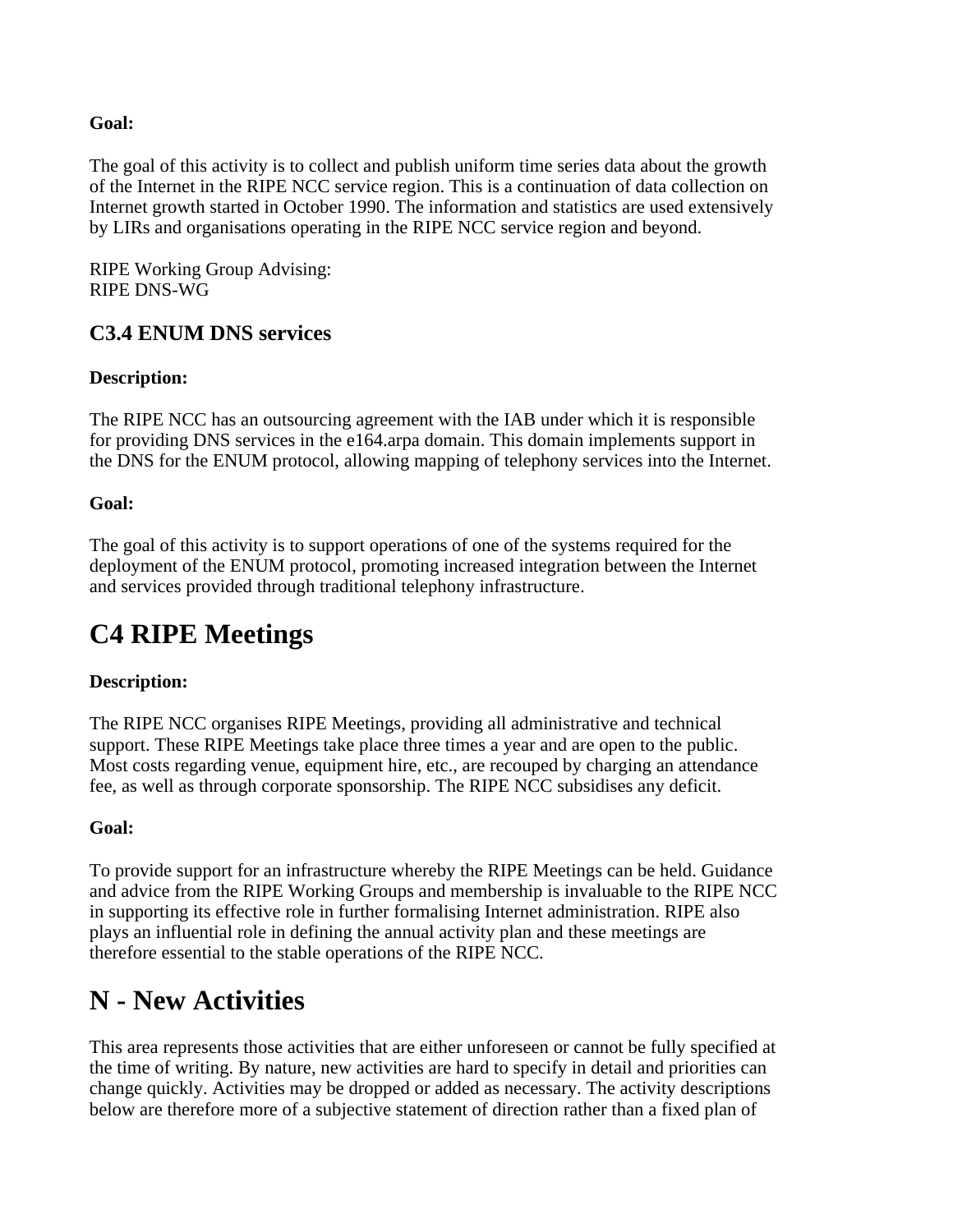action. In particular, some of the ideas below have not yet been fully discussed in the relevant RIPE Working Groups.

## **N1 Deployment of Internet Security Infrastructure (DISI)**

#### **Description:**

The RIPE NCC will gather information and experience by deploying the technologies itself and fostering their deployment in the RIPE community through presentations, courses and workshops. ISPs and, specifically, RIPE NCC members play a key role in deploying these technologies. The RIPE NCC will initially focus on DNSsec and co-operate with other organisations working in this area, such as NLnet Labs, Nominum and others. The RIPE NCC also actively participates in the IETF Working Groups on this topic. In the course of 2003, the project will be expanded to other relevant technologies.

#### **Goal:**

The RIPE NCC will continue its efforts to have in-addr.arpa secured for all address blocks allocated to the RIPE NCC. The procedures for signing these zones have been presented at RIPE 43 and it is expected that the first zones can be signed early in 2003. This will then be turned into a production facility in 2003 and it should be possible for the entire community to routinely sign zones by mid-2003. The experience gained will be shared with the community in workshops and white papers. After that, this part of the project will be moved from "New Activities" to "Member Services".

Developments in the Internet security area are energetically followed and the project will be expanded in the course of 2003, based on user feedback and industry developments.

RIPE Working Group Advising: RIPE Techsec-WG

## **N2 Routing Information Service (RIS)**

The goal of the RIS is to collect Border Gateway Protocol (BGP) routing information at several major exchange points in near real time and store it in a database. An interface similar to a "looking glass" then provides both multiple views and information about specific times in the past. This is very useful to ISP operations because operators do not have to search for specific "looking glasses" covering their area of interest. Additionally, they can query the specific time of a problem rather than having access to just the present state of routing information. The database is also useful for the RIPE NCC itself as it allows Hostmasters to determine how prefixes and autonomous systems have been used on the Internet over an extended period.

To collect the information, nine so-called Remote Route Collectors (RRCs) have been installed worldwide. The RIPE NCC plans to evaluate the view of the Internet available to the RIS and, if necessary, install other RRCs to get a more comprehensive picture of BGP routing information. Peering sessions will continue to be established with interested ISPs.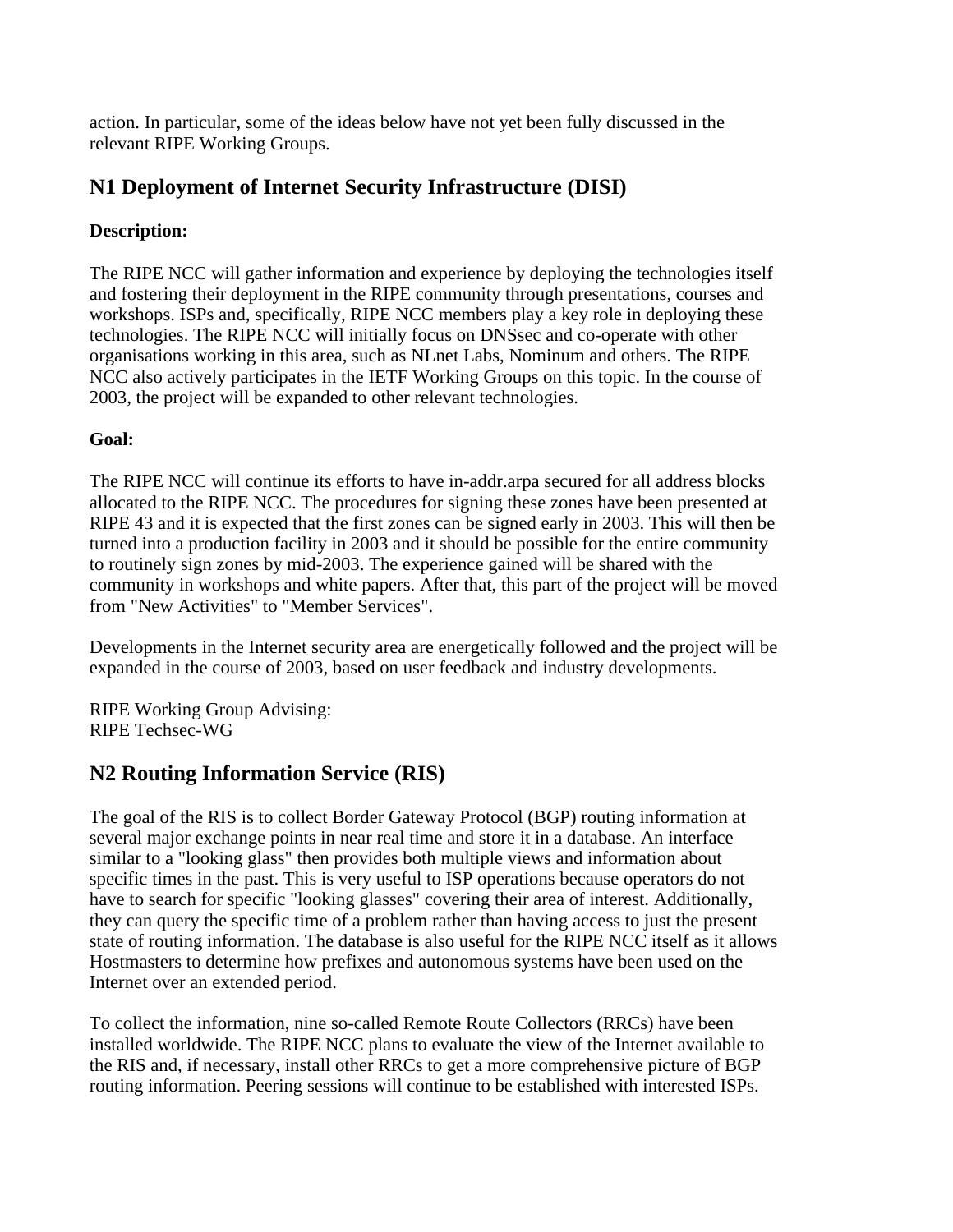User access to the collected data will be improved by adding additional queries to the database. Also, a daily report with graphs showing the development of key parameters in BGP routing has been available and will be expanded.

There is a lot of interest in the data from the research community. We will continue to serve them as well as feed back any interesting research results to the RIS users.

Finally, the RIPE NCC will put more effort into communication with present and future users of the RIS to better understand their needs for new features based on the RIS data. Training materials showing how to use the RIS in day-to-day operations will be developed.

RIPE Working Group Advising: RIPE Routing-WG

#### **N3 Name Server Daemon (nsd)**

#### **Description:**

nsd is an authoritative-only, high performance, simple and open source name server developed by the RIPE NCC and NLnet Labs in 2002. No major development is foreseen in 2003 but this program will be actively supported.

#### **Goal:**

The goal of this activity is to maintain the program, keep the specification up-to-date and perform testing on revisions of the nsd as they are released. Based on growing demand, it is expected that structural testing of various DNS implementations will take place to assess performance and differences of the various DNS implementations.

RIPE Working Group Advising: RIPE DNS-WG RIPE Techsec-WG

#### **N4 Unforeseen Activities**

#### **Description:**

The RIPE NCC actively follows the developments in the Internet and reacts to any requirements for new activities from the RIPE community. In the past, the RIPE NCC has been requested to study and implement a number of new activities at short notice.

#### **Goal:**

The goal of this activity is to ensure that the RIPE NCC continues to react promptly to the developments and changing needs of the Internet environment.

RIPE Working Group Advising: